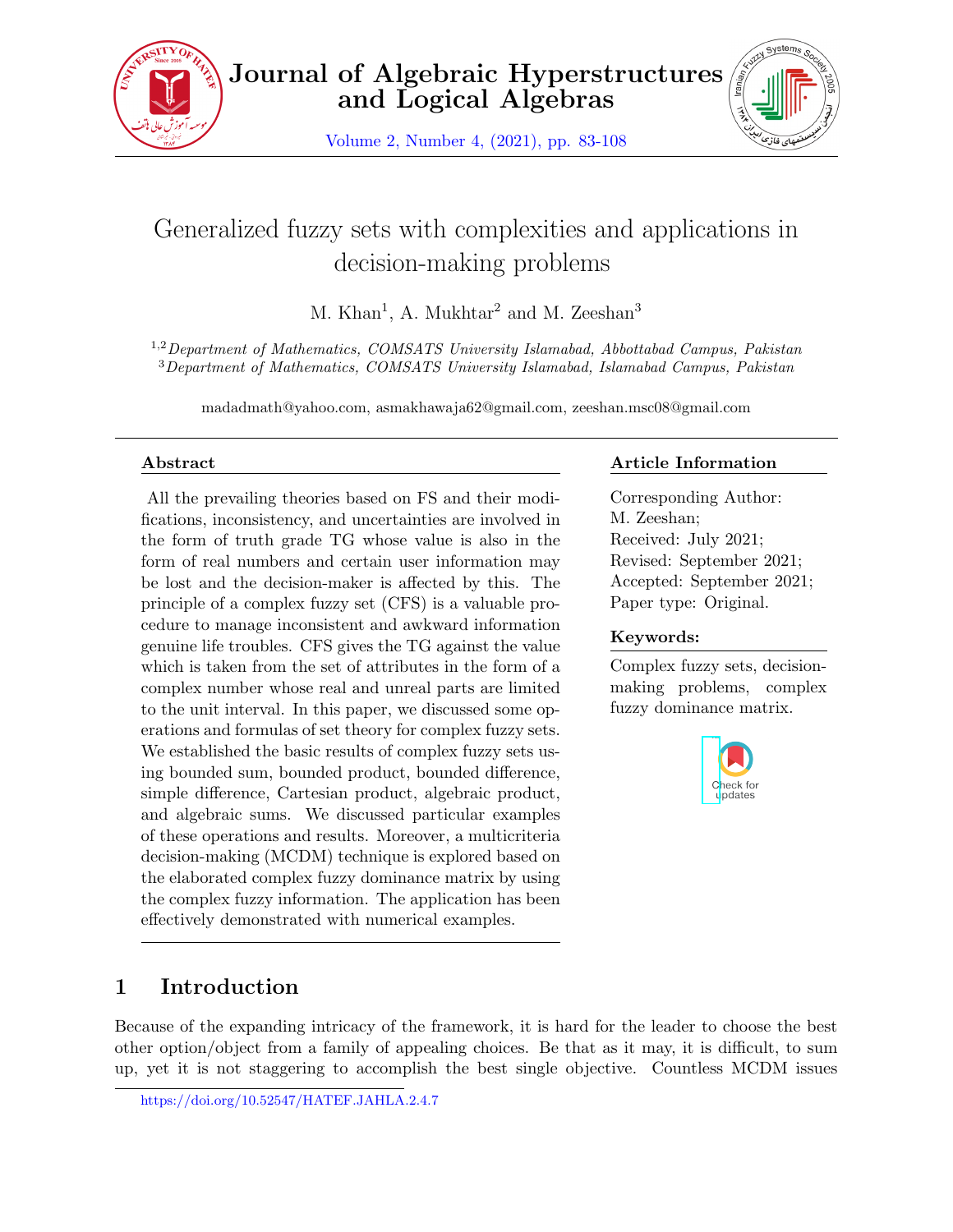exist in decision-making, where the rules are found to be dubious, equivocal, loose, and obscure. Therefore, the fresh set gives off an impression of being inadequate in managing this vulnerability and imprecision in the information and can be handily managed by utilizing fuzzy data. To manage such vulnerability also, vagueness, the principle of the fuzzy set (FS) was elaborated by Zadeh [[21](#page-24-0)]. FS gives the truth grade (TG) against the value which is taken from the set of attributes is limited to the unit interval. After their successful utilization, certain scholars have employed it in the natural environment of separated areas. For example, interval-valued FS was explored by Zadeh [[22\]](#page-24-1), Torra [\[18](#page-24-2)] elaborated the principle of hesitant FS (HFS), and Mahmood [[18](#page-24-2)] developed the theory of bipolar soft sets.

The principle of FS has been utilized in separated areas, but the principle of FS has limited applications due to its structure. Because if a person faced information in the form of TG and falsity grade (FG), then the principle of FS has been failed in certain actual life troubles. To conquer this deficiency and adjust to the uninterrupted complicacy of certain actual life troubles, a type of intuitionistic FS (IFS) was implemented at Atanassov [[2](#page-23-0)]. IFS gives the information's in the form of TG and FG against the value which is taken from the set of attributes with a rule that is the sum duplet is limited to the unit interval. After their successful utilization, certain scholars have employed it in the natural environment of separated areas. For example, Atanassov [[3\]](#page-23-1) developed the interval-valued IFS and their application's; Garg and Rani [[10](#page-24-3)] explored similarity measures based on the transformed right-angle tringles among IFSs, Ejegwa and Onyeke [[7\]](#page-24-4) intuitionistic fuzzy statistical correlation algorithm, Xue et al. [[19](#page-24-5)] utilized the measure-based belief function by using the IFSs, Aydin and Enginoglu [\[4\]](#page-23-2) proposed interval-valued intuitionistic fuzzy parametrized interval-valued intuitionistic fuzzy soft sets, Huang et al. [\[12](#page-24-6)] developed the complete ranking method for interval-valued IFSs, and Ecer and Pamucer [[6](#page-23-3)] initiated the MARCOS method for IFSs.

The principle of IFS has been utilized in separated areas, but the principle of IFS has limited applications due to its structure. Because if a person faced information in the form of TG and falsity grade (FG) with a condition that is the sum of duplet is exceeded from the unit interval, then the principle of IFS has been failed in certain actual life troubles. To conquer this deficiency and adjust to the uninterrupted complicacy of certain actual life troubles, a type of Pythagorean FS (PFS) was implemented by Yager [[20\]](#page-24-7). PFS gives the information's in the form of TG and FG against the value which is taken from the set of attributes with a rule that is the sum of the squares of duplet is limited to the unit interval. After their successful utilization, certain scholars have employed it in the natural environment of separated areas. For example, Garg [[11](#page-24-8)] explored interval-valued PFSs and their application's, Ayyildiz and Gumus [[5\]](#page-23-4) utilized the AHP method based on interval-valued PFSs, Ejegwa et al. [[8](#page-24-9)] implemented the correlation measures by using the PFSs, Zhao et al. [\[24](#page-25-0)] explored TODIM method for interval-valued PFSs, Gao et al. [[24\]](#page-25-0) developed the quantum Pythagorean fuzzy evidence theory, and Pan et al. [[15\]](#page-24-10) proposed similarity measures for PFSs.

All the prevailing theories based on FS and their modifications, inconsistency, and uncertainties are involved in the form of TG whose value is also in the form of real numbers and certain user information may be lost and the decision-maker is affected by this. To manage such vulnerability, the principle of complex FS (CFS) was elaborated by Ramot et al. [[16\]](#page-24-11). The range of CFS not only lies in the closed interval [0,1], it can be broadened to the unit circle in the complex plane. In contrast to the fuzzy sets which have one-dimensional real-valued close intervals, the complex fuzzy sets have two-dimensional complex-valued disk space. The complex fuzzy set has a membership function which is designated by  $Y_x$ , for some  $z' \in U$ . The membership function in  $Y_x$  is defined as:

$$
Y_x(z') = \lambda_x(z') e^{i\psi_x(z')}, \text{ where } i = \sqrt{-1},
$$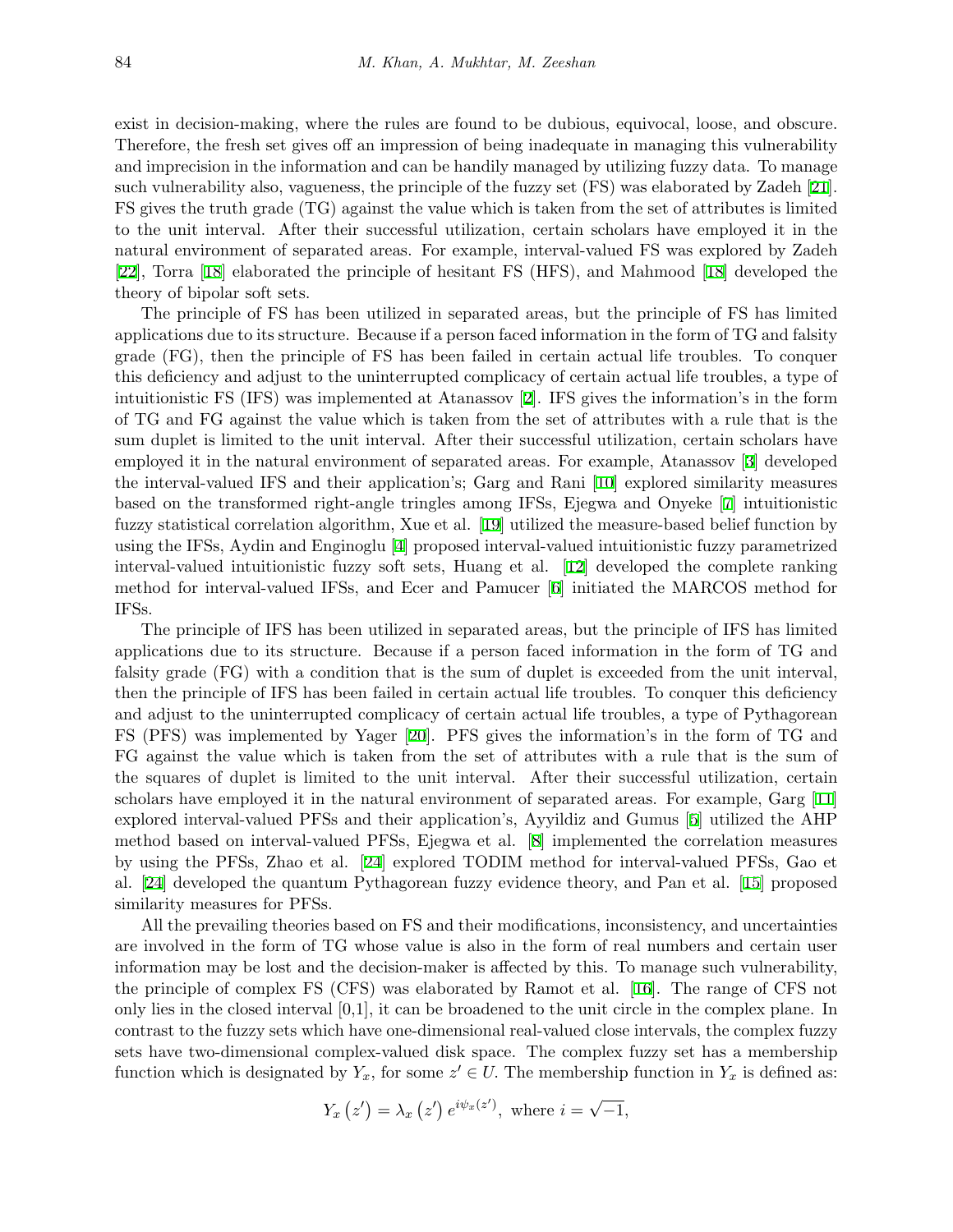where  $\lambda_x(z)$  (fuzzy set) is called the amplitude term and  $\psi_x(z)$  is called the phase term. These are two real-valued functions with  $\lambda_x(z') \in [0,1]$ . The main characteristic of complex fuzzy sets is the existence of their phase term. If the phase term is absent then, the complex fuzzy set becomes a traditional fuzzy set. In literature, it is mentioned that to solve complicated two-dimensional problems CFS methodology is used instead of fuzzy sets. For example, periodic events like solar activity or the effect of an economic factor on one another can be more effectively visualized by utilizing a complex fuzzy set phase concept. The complex fuzzy set is also represented in the form of ordered pair as:

$$
x = \{ (z', Y_x(z')) \, | z' \in U \}.
$$

As Ramot et, al., [[16\]](#page-24-11) work on CFS and introduced the first set-theoretic operations like CF union, complement, intersection, simple difference, rotation, and reflection. Here, we built up a few fundamental operations and rules of set theory for generalized fuzzy sets with complexities. Also, we presented a few fundamental results on CFSs such as bounded sum, bounded product, bounded difference, simple difference, Cartesian product, algebraic product, and algebraic sum. We characterized specific cases with the related operation and laws.

### **2 Methods**

In decision-making problems, the use of fuzzy approaches is ubiquitous. The purpose of this article is two-fold. The first half aims to present the theoretical foundations of complex fuzzy set's operations such as complex fuzzy union, complex fuzzy intersection, complex fuzzy complement, complex fuzzy bounded sum, complex fuzzy bounded product, complex fuzzy bounded difference, complex fuzzy simple difference, complex fuzzy Cartesian product, complex fuzzy algebraic product, and complex fuzzy algebraic sums and the second half aims to present these theoretical foundations and key techniques of complex fuzzy sets and complex fuzzy dominance matrix in decision-making problems. The purpose of these complex fuzzy sets and complex fuzzy dominance matrix is, to provide a new approach with useful mathematical tools to address the fundamental problem of decision-making. The generality of the fuzzy set is given special importance, illustrating how many interesting decision-making problems can be formulated as a problem of complex fuzzy sets. These applied contexts provide solid evidence of the wide applications of the complex fuzzy sets approach to model and research decision-making problems. This article will stimulate the interest in complex fuzzy sets and their application in decision-making problems.

## **3 Complex fuzzy sets**

In this section, we recall the notions of complex fuzzy sets.

**Definition 3.1.** *Let x be a complex fuzzy set defined on the universal set U, characterized by a membership function*  $Y_x(z')$  *and that membership function allocates any element*  $z' \in U$ *, a complexvalued grade of membership in x. By definition, the range of CFS not only lies in the closed interval*  $[0,1]$ *, it can be extended to the unit circle in a complex plane. The membership function in*  $Y_x$  *is defined as, √*

$$
Y_x(z') = \lambda_x(z') e^{i\psi_x(z')}, \text{ where } i = \sqrt{-1}.
$$

where  $\lambda_x(z')$  (fuzzy set) is called the amplitude term and  $\psi_x(z')$  is called the phase term. These are two real-valued functions with  $\lambda_x(z') \in [0, 1]$ .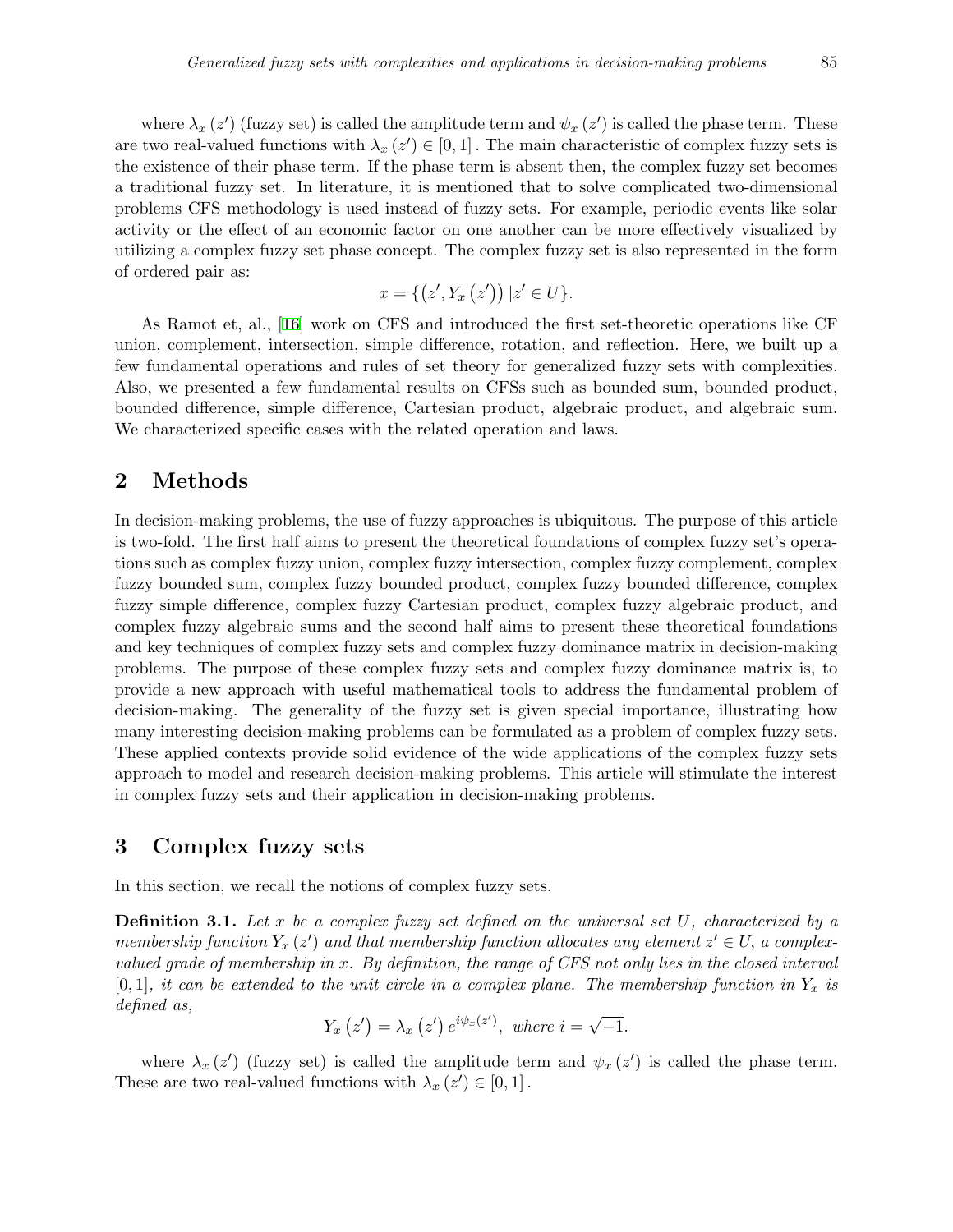The complex fuzzy set *x* is also represented in the form of ordered pair as,

$$
x = \{ (z', Y_x(z')) \, | z' \in U \}.
$$

#### **3.1 Complex fuzzy set operations**

Ramot et, al., [[16\]](#page-24-11) work on CFS and introduced the first set-theoretic operations like CF union, CF complement, and CF intersection, which are explained below.

**Definition 3.2.** [[16\]](#page-24-11) *Suppose*  $\alpha'_1$  *is the complex fuzzy set on the universal set U and the membership* function of  $\alpha'_1$  is  $Y_{\alpha'_1}(z') = \lambda_{\alpha'_1}(z')e^{i\psi_{\alpha'_1}(z')}$ . The complex fuzzy complement of  $\alpha'_1$  is denoted by  $\bar{\alpha}'_1$  and is specified as,

$$
Y_{\bar{\alpha}'_1}(z') = \left[1 - \lambda_{\bar{\alpha}_1}(z')\right] e^{i\left[2\pi - \psi_{\bar{\alpha}_1}(z')\right]}.
$$

**Example 3.3.** *Let*

$$
\alpha_1' = \frac{0.3e^{i1.2\pi}}{-1} + \frac{0.2e^{i\pi}}{-2} + \frac{0.1e^{i1.2\pi}}{-3}.
$$

The CF complement of  $\alpha'_1$  is

$$
\bar{\alpha}'_1 = \frac{0.7e^{i0.8\pi}}{-1} + \frac{1.8e^{i\pi}}{-2} + \frac{0.9e^{i0.8\pi}}{-3}.
$$

**Definition 3.4.** [[16\]](#page-24-11) *Suppose*  $\alpha'_1$  and  $\beta'_1$  are two complex fuzzy sets. The membership functions of  $\alpha'_1$  and  $\beta'_1$  are represented by  $Y_{\alpha'_1}(z')$  and  $Y_{\beta'_1}(z')$ , respectively. The union of  $\alpha'_1$  and  $\beta'_1$  is *represented by*  $\alpha'_1 \cup \beta'_1$  *and is defined by a function* 

$$
Y_{\alpha_1'\cup\beta_1'}(z')=\lambda_{\alpha_1'\cup\beta_1'}(z')\,e^{i\psi_{\alpha_1'\cup\beta_1'}(z')}=\max\left[\lambda_{\alpha_1'}(z')\,,\lambda_{\beta_1'}(z')\right]e^{i\max\left[\psi_{\alpha_1'}(z'),\psi_{\beta_1'}(z')\right]}.
$$

**Example 3.5.** *Let*

$$
\alpha'_1 = \frac{0.1e^{i1.2\pi}}{-1} + \frac{0.3e^{i2\pi}}{-2} + \frac{0.9e^{i\pi}}{-3},
$$
  

$$
\beta'_1 = \frac{0.4e^{i1.4\pi}}{-1} + \frac{0.6e^{i1.2\pi}}{-2} + \frac{0.2e^{i1.6\pi}}{-3}.
$$

*be the two complex fuzzy sets. The union of*  $\alpha'_1$  and  $\beta'_1$  *is given as:* 

$$
\alpha_1'\cup\beta_1'=\frac{0.4e^{i1.4\pi}}{-1}+\frac{0.6e^{i2\pi}}{-2}+\frac{0.9e^{i1.6\pi}}{-3}.
$$

**Definition 3.6.** [[16\]](#page-24-11) *Suppose*  $\alpha'_1$  and  $\beta'_1$  are two complex fuzzy sets. The membership functions of  $\alpha'_1$  and  $\beta'_1$  are represented by  $Y_{\alpha'_1}(z')$  and  $Y_{\beta'_1}(z')$ , respectively. The intersection of  $\alpha'_1$  and  $\beta'_1$  is *represented by*  $\alpha'_1 \cap \beta'_1$  *and is specified as,* 

$$
Y_{\alpha_1'\cap\beta_1'}(z')=\lambda_{\alpha_1'\cap\beta_1'}(z')e^{i\psi_{\alpha_1'\cap\beta_1'}(z')}=\min\left[\lambda_{\alpha_1'}(z')\,,\lambda_{\beta_1'}(z')\right]e^{i\min\left[\psi_{\alpha_1'}(z'),\psi_{\beta_1'}(z')\right]}.
$$

**Example 3.7.** *Let*

$$
\alpha'_1 = \frac{0.1e^{i0.1\pi}}{-1} + \frac{0.5e^{i0.5\pi}}{-2} + \frac{0.2e^{i1.6\pi}}{-3},
$$
  

$$
\beta'_1 = \frac{0.3e^{i0.2\pi}}{-1} + \frac{0.9e^{i1.4\pi}}{-2} + \frac{0.7e^{i1.8\pi}}{-3}.
$$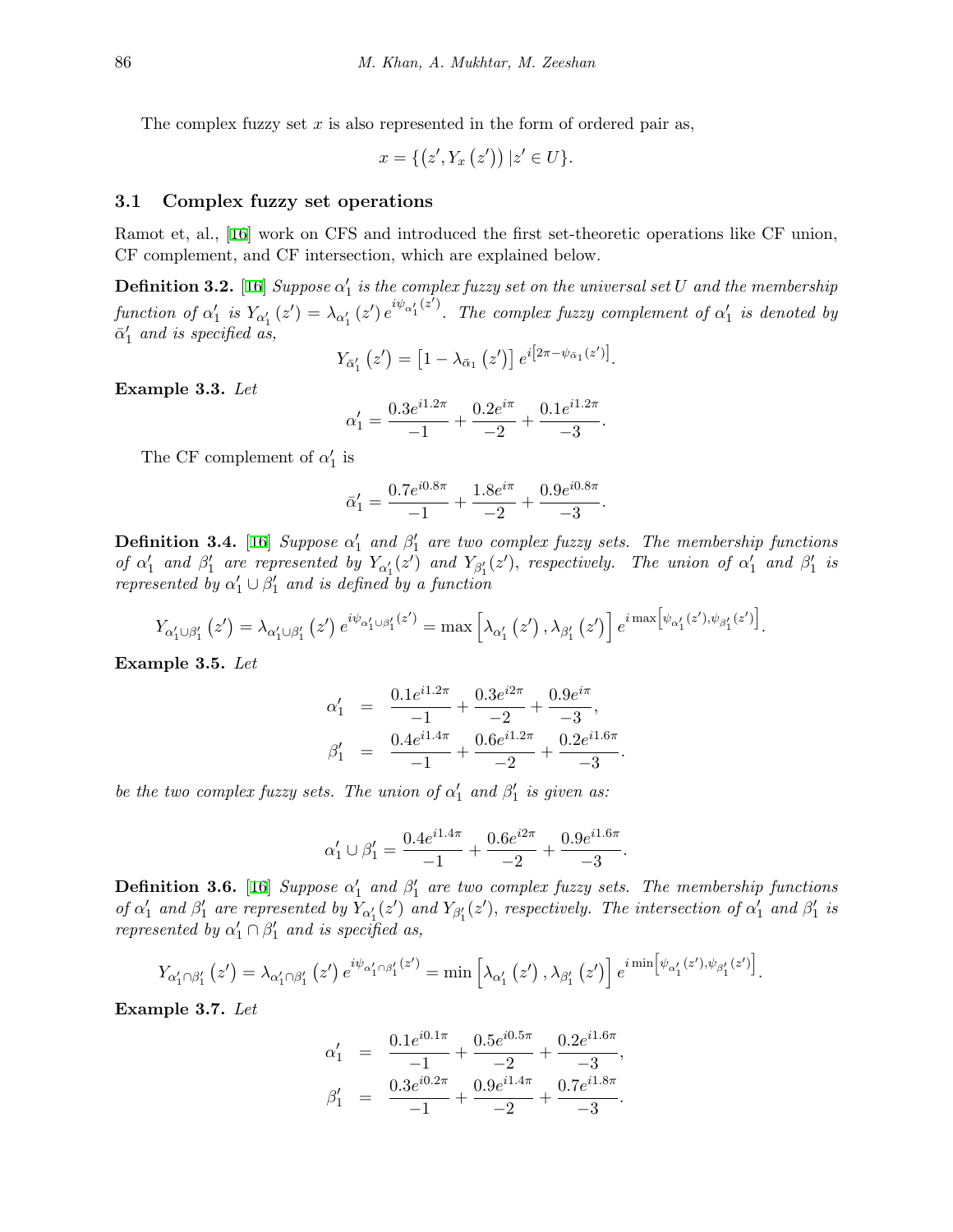be two complex fuzzy sets. The CF intersection is given as:

$$
\alpha'_1 \cap \beta'_1 = \frac{0.1e^{i0.1\pi}}{-1} + \frac{0.5e^{i0.5\pi}}{-2} + \frac{0.2e^{i1.6\pi}}{-3}.
$$

**Definition 3.8.** Suppose  $\alpha'_1$  and  $\beta'_1$  are two complex fuzzy sets (CFSs).  $Y_{\alpha'_1}(z')$  and  $Y_{\beta'_1}(z')$  be the *membership functions of*  $\alpha'_1$  *and*  $\beta'_1$ *, respectively. The simple difference of*  $\alpha'_1$  *and*  $\beta'_1$  *in CFSs is defined as,*

$$
\alpha'_1 - \beta'_1 = \alpha'_1 \cap \overline{\beta}'_1 = \min\left(Y_{\alpha'_1}(z'), Y_{\overline{\beta}'_1}(z')\right),
$$

where  $Y_{\bar{\beta}'_1}(z')$  represents the membership function of  $\bar{\beta}'_1$ 1 *.*

**Example 3.9.** *Let*

$$
\alpha'_1 = \frac{0.5e^{i\pi}}{-1} + \frac{0.8e^{i1.6\pi}}{-2} + \frac{0.7e^{i0.2\pi}}{-3},
$$
  

$$
\beta'_1 = \frac{0.3e^{i1.2\pi}}{-1} + \frac{0.2e^{i\pi}}{-2} + \frac{0.1e^{i1.2\pi}}{-3}.
$$

be two complex fuzzy sets. Then

$$
\bar{\beta}'_1 = \frac{0.7e^{i0.8\pi}}{-1} + \frac{0.8e^{i\pi}}{-2} + \frac{0.9e^{i0.8\pi}}{-3},
$$
  

$$
\alpha'_1 - \beta'_1 = \alpha'_1 \cap \bar{\beta}'_1 = \frac{0.5e^{i0.8\pi}}{-1} + \frac{0.8e^{i\pi}}{-2} + \frac{0.7e^{i0.2\pi}}{-3}.
$$

 $\bf{Definition 3.10.}$   $Suppose \alpha'_1$  and  $\beta'_1$  are two complex fuzzy sets on the universe of discourse  $U$ , and the membership functions of  $\alpha'_1$  and  $\beta'_1$  are  $Y_{\alpha'_1}(z') = \lambda_{\alpha'_1}(z')e^{i\psi_{\alpha'_1}(z')}$  and  $Y_{\beta'_1}(z') = \lambda_{\beta'_1}(z')e^{i\psi_{\beta'_1}(z')}$ , *respectively. The bounded difference of two CFSs*  $\alpha'_1$  and  $\beta'_1$  is denoted by  $\alpha'_1 \ominus \beta'_1$  and defined as,

$$
Y_{\alpha'_1 \ominus \beta'_1}(z') = \lambda_{\alpha'_1 \ominus \beta'_1}(z')e^{i\psi_{\alpha'_1 \ominus \beta'_1}(z')} = \max\{0, \lambda_{\alpha'_1}(z') - \lambda_{\beta'_1}(z')\}e^{i \max\{0, \psi_{\alpha'_1}(z') - \psi_{\beta'_1}(z')\}}.
$$

The amplitude term in bounded difference is same as the fuzzy set. But in CFSs the major problem is to find the phase term. We have the following functions for determining the phase term, that is,

**Sum:**

$$
\psi_{\alpha_1'\ominus\beta_1'}=\psi_{\alpha_1'}+\psi_{\beta_1'}.
$$

**Max:**

$$
\sigma_{\alpha_1'\ominus\beta_1'}=\max\{\psi_{\alpha_1'},\psi_{\beta_1'}\}.
$$

**Min:**

$$
\theta_{\alpha'_1 \ominus \beta'_1} = \min{\{\psi_{\alpha'_1}, \psi_{\beta'_1}\}},
$$

**"Winner take all"**

$$
\varsigma_{\alpha_{1}^{\prime}\ominus\beta_{1}^{\prime}}=\left\{\begin{array}{ll}\psi_{\alpha_{1}^{\prime}}; & \lambda_{\alpha_{1}^{\prime}}\left(z^{\prime}\right)>\lambda_{\beta_{1}^{\prime}}\left(z^{\prime}\right)\\\psi_{\beta_{1}^{\prime}}; & \lambda_{\beta_{1}^{\prime}}\left(z^{\prime}\right)>\lambda_{\alpha_{1}^{\prime}}\left(z^{\prime}\right)\end{array}\right.
$$

*.*

The following functions are also applicable for determining the phase term. **Difference:**

$$
\chi_{\alpha'_1 \ominus \beta'_1} = \psi_{\alpha'_1} - \psi_{\beta'_1}.
$$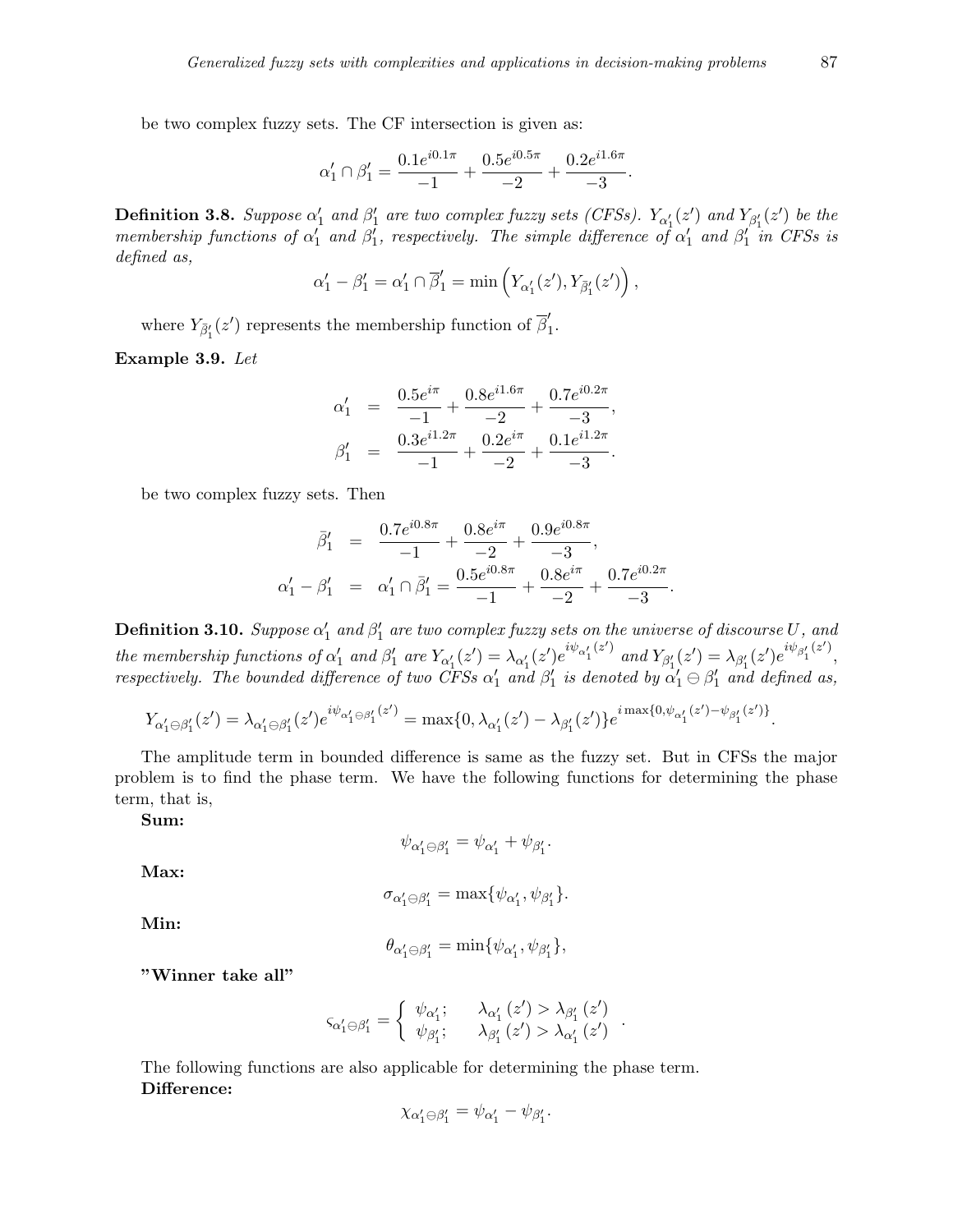**Average:**

$$
\rho_{\alpha_1'\ominus\beta_1'}=\frac{\psi_{\alpha_1'}+\psi_{\beta_1'}}{2}.
$$

**Weighted Average:**

$$
\tau_{\alpha_1'\ominus\beta_1'}=\frac{\lambda_{\alpha_1'}\psi_{\alpha_1'}+\lambda_{\beta_1'}\psi_{\beta_1'}}{\lambda_{\alpha_1'}+\lambda_{\beta_1'}}.
$$

**Example 3.11.** *Suppose*

$$
\alpha'_1 = \frac{0.5e^{i1.2\pi}}{-1} + \frac{0.8e^{i1.8\pi}}{-2} + \frac{0.9e^{i1.9\pi}}{-3},
$$
  

$$
\beta'_1 = \frac{0.2e^{i0.3\pi}}{-1} + \frac{0.6e^{i1.2\pi}}{-2} + \frac{0.3e^{i0.7\pi}}{-3},
$$

are two CFSs. Using the definition of bounded difference we get,

$$
\alpha'_1 \ominus \beta'_1 = \frac{0.3e^{i0.9\pi}}{-1} + \frac{0.2e^{i0.6\pi}}{-2} + \frac{0.6e^{i1.2\pi}}{-3}.
$$

**Definition 3.12.** [[23\]](#page-25-1) *Suppose*  $\alpha'_1$  and  $\beta'_1$  are two complex fuzzy sets. The membership function of  $\alpha'_1$  and  $\beta'_1$  is represented by  $Y_{\alpha'_1}(z')$  and  $Y_{\beta'_1}(z')$ , respectively. The CF algebraic sum is denoted *by*  $\alpha'_1$  +  $\beta'_1$  and defined as,

$$
Y_{\alpha_1'+\beta_1'}(z')=\lambda_{\alpha_1'+\beta_1'}(z')e^{i\psi_{\alpha_1'}+\beta_1'(z')}=\big\{\lambda_{\alpha_1'}(z')+\lambda_{\beta_1'}(z')-\lambda_{\alpha_1'}(z')\cdot \lambda_{\beta_1'}(z')\big\}e^{i2\pi\left\{\frac{\psi_{\alpha_1'}(z')}{2\pi}+\frac{\psi_{\beta_1'}(z')}{2\pi}-\frac{\psi_{\alpha_1'}(z')}{2\pi}\cdot \frac{\psi_{\beta_1'}(z')}{2\pi}\right\}}.
$$

**Example 3.13.** *Suppose*

$$
\alpha'_1 = \frac{0.3e^{i1.2\pi}}{-1} + \frac{0.6e^{i0.8\pi}}{-2} + \frac{0.2e^{i2\pi}}{-3},
$$
  

$$
\beta'_1 = \frac{0.4e^{i\pi}}{-1} + \frac{0.1e^{i0.6\pi}}{-2} + \frac{0.5e^{i2\pi}}{-3},
$$

are two CFSs. Then the algebraic sum is given as:

$$
\alpha_1'+\beta_1'=\frac{0.58e^{i1.6\pi}}{-1}+\frac{0.64e^{i1.16\pi}}{-2}+\frac{0.6e^{i2\pi}}{-3}.
$$

**Definition 3.14.** [\[23](#page-25-1)] *Suppose*  $\alpha'_1$  and  $\beta'_1$  are two complex fuzzy sets. The membership functions of  $\alpha'_1$  and  $\beta'_1$  are represented by  $Y_{\alpha'_1}(z')$  and  $Y_{\beta'_1}(z')$ , respectively. The algebraic product of  $\alpha'_1$  and  $\beta'_1$  *is represented by*  $\alpha'_1 \cdot \beta'_1$  *and defined as,* 

$$
Y_{\alpha_1'\cdot\beta_1'}(z')=\lambda_{\alpha_1'\cdot\beta_1'}(z')\,e^{i\psi_{\alpha_1'\cdot\beta_1'}(z')}=\{\lambda_{\alpha_1'}(z')\cdot\lambda_{\beta_1'}(z')\}e^{i2\pi\left\{\frac{\psi_{\alpha_1'}(z')}{2\pi}\cdot\frac{\psi_{\beta_1'}(z')}{2\pi}\right\}}.
$$

**Example 3.15.** *Suppose*

$$
\alpha'_1 = \frac{0.5e^{i1.2\pi}}{-1} + \frac{0.6e^{i0.3\pi}}{-2} + \frac{0.4e^{i1.3\pi}}{-3},
$$
  

$$
\beta'_1 = \frac{0.2e^{i0.1\pi}}{-1} + \frac{0.1e^{i\pi}}{-2} + \frac{0.8e^{i2\pi}}{-3},
$$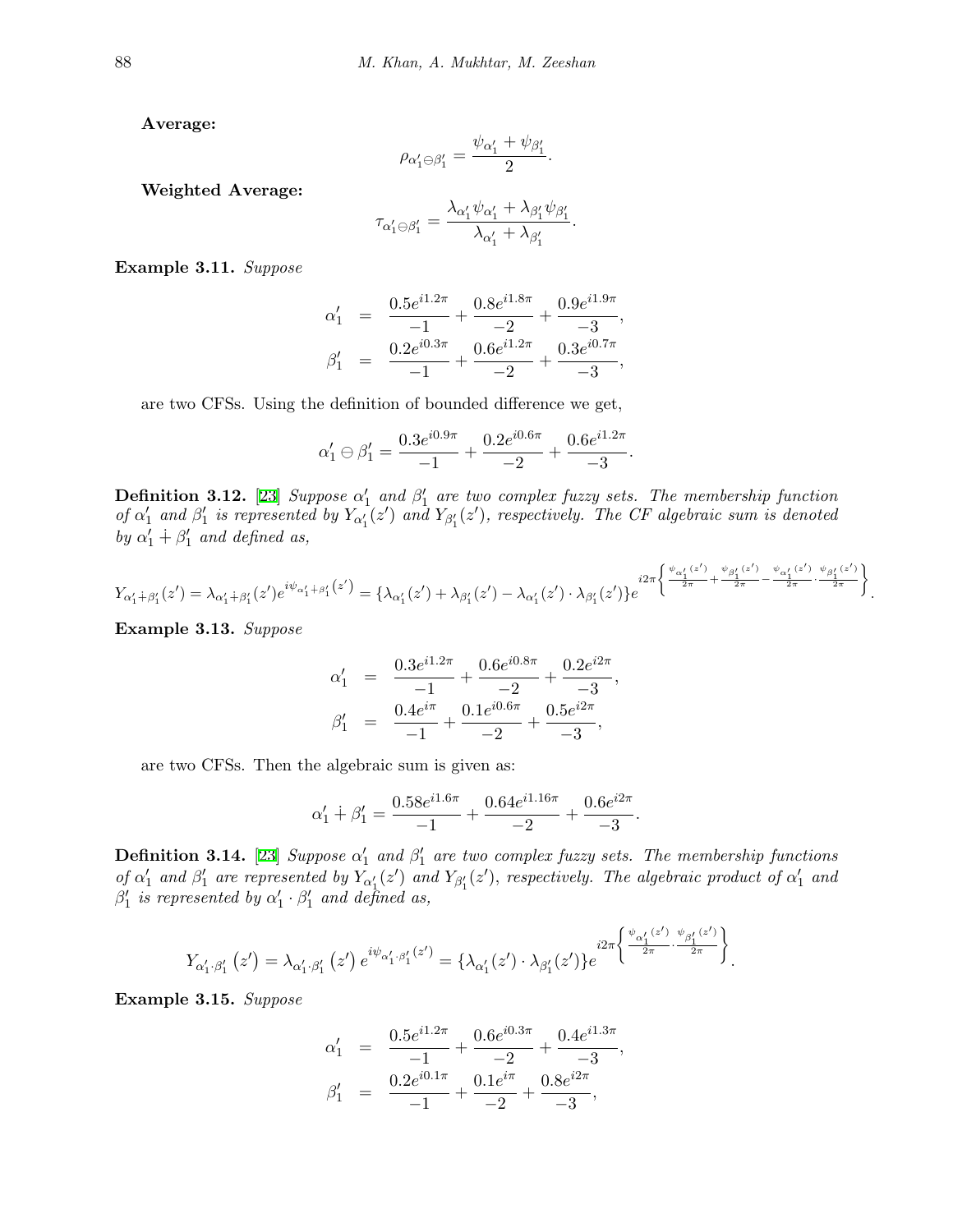are two complex fuzzy sets. Then the algebraic product is given as:

$$
\alpha_1' \cdot \beta_1' = \frac{0.1e^{i0.06\pi}}{-1} + \frac{0.06e^{i0.15\pi}}{-2} + \frac{0.32e^{i1.3\pi}}{-3}.
$$

**Definition 3.16.** Let  $\alpha'_1$  and  $\beta'_1$  be two CFSs on the universe of discourse U and let  $Y_{\alpha'_1}(z')$  and  $Y_{\beta_1'}(z')$  be the membership functions of  $\alpha_1'$  and  $\beta_1'$ , respectively. The bounded sum of  $\alpha_1'$  and  $\beta_1'$  is *represented by*  $\alpha'_1 \oplus \beta'_1$  *and defined as,* 

$$
Y_{\alpha_1'\oplus\beta_1'}(z') = \lambda_{\alpha_1'\oplus\beta_1'}(z')e^{i\psi_{\alpha_1'\oplus\beta_1'}(z')} = \min\{1, \lambda_{\alpha_1'}(z')+ \lambda_{\beta_1'}(z')\}e^{i\min\{2\pi, \psi_{\alpha_1'}(z')+ \psi_{\beta_1'}(z')\}}.
$$

**Example 3.17.** *Let*

$$
\alpha'_1 = \frac{0.2e^{i0.9\pi}}{-1} + \frac{0.6e^{i1.2\pi}}{-2} + \frac{0.5e^{i\pi}}{-3},
$$
  

$$
\beta'_1 = \frac{0.3e^{i2\pi}}{-1} + \frac{0.1e^{i0.8\pi}}{-2} + \frac{0.9e^{i0.5\pi}}{-3},
$$

be two complex fuzzy sets. Then the bounded sum is given as:

$$
\alpha'_1 \oplus \beta'_1 = \frac{0.5 e^{i2\pi}}{-1} + \frac{0.7 e^{i2\pi}}{-2} + \frac{1 e^{i1.5\pi}}{-3}
$$

*.*

**Definition 3.18.** [[23\]](#page-25-1) Let the N CFSs on the universe of discourse U be  $\alpha'_n$ , where  $n = 1, 2, ..., N$ and let the membership function of  $\alpha'_n$  be  $Y_{\alpha'_n}(z') = \lambda_{\alpha'_n}(z')e^{i\psi_{\alpha'_n}(z')}$ . The Cartesian product of  $\alpha'_n$ *is defined as,*

$$
Y_{\alpha'_1 \times \alpha'_2 \times \ldots \times \alpha'_N} (z') = \lambda_{\alpha'_1 \times \alpha'_2 \times \ldots \times \alpha'_N} (z') e^{i\psi_{\alpha'_1 \times \alpha'_2 \times \ldots \times \alpha'_N} (z')}
$$
  
=  $\min{\lambda_{\alpha'_1}(z'_1), \lambda_{\alpha'_2}(z'_2), \ldots, \lambda_{\alpha'_N}(z'_N)} e^{i\min{\{\psi_{\alpha'_1}(z'_1), \psi_{\alpha'_2}(z'_2), \ldots, \psi_{\alpha'_N}(z'_N)\}}.$ 

**Example 3.19.** *Suppose*

$$
\alpha_1' = \frac{0.7e^{i0.8\pi}}{-1} + \frac{0.1e^{i0.6\pi}}{-2} + \frac{0.7e^{i1.2\pi}}{-3},
$$
  

$$
\beta_1' = \frac{0.4e^{i\pi}}{-1} + \frac{0.2e^{i2\pi}}{-2} + \frac{0.1e^{i1.3\pi}}{-3},
$$

are two complex fuzzy sets. Using the definition of Cartesian product we have,

$$
\alpha'_1 \times \beta'_1 = \left\{ \frac{0.4e^{i0.8\pi}}{(-1,-1)} + \frac{0.2e^{i0.8\pi}}{(-1,-2)} + \frac{0.1e^{i0.8\pi}}{(-1,-3)} + \frac{0.1e^{i0.6\pi}}{(-2,-1)} + \frac{0.1e^{i0.6\pi}}{(-2,-2)} + \frac{0.1e^{i0.6\pi}}{(-2,-3)} + \frac{0.4e^{i\pi}}{(-3,-1)} + \frac{0.2e^{i1.2\pi}}{(-3,-2)} + \frac{0.1e^{i1.2\pi}}{(-3,-3)} \right\}.
$$

**Definition 3.20.** *Consider the two CFSs*  $\alpha'_1$  and  $\beta'_1$  and membership functions of these two sets are  $Y_{\alpha'_1}(z')$  and  $Y_{\beta'_1}(z')$ , respectively. Then the bounded product of  $\alpha'_1$  and  $\beta'_1$  is represented by  $\alpha'_1 \odot \beta'_1$  and is defined as,

$$
Y_{\alpha'_1 \odot \beta'_1}(z') = \lambda_{\alpha'_1 \odot \beta'_1}(z') e^{i\psi_{\alpha'_1 \odot \beta'_1}(z')} = \max\{0, \lambda_{\alpha'_1}(z') + \lambda_{\beta'_1}(z') - 1\} e^{i \max\left\{0, \psi_{\alpha'_1}(z') + \psi_{\beta'_1}(z') - 2\pi\right\}}.
$$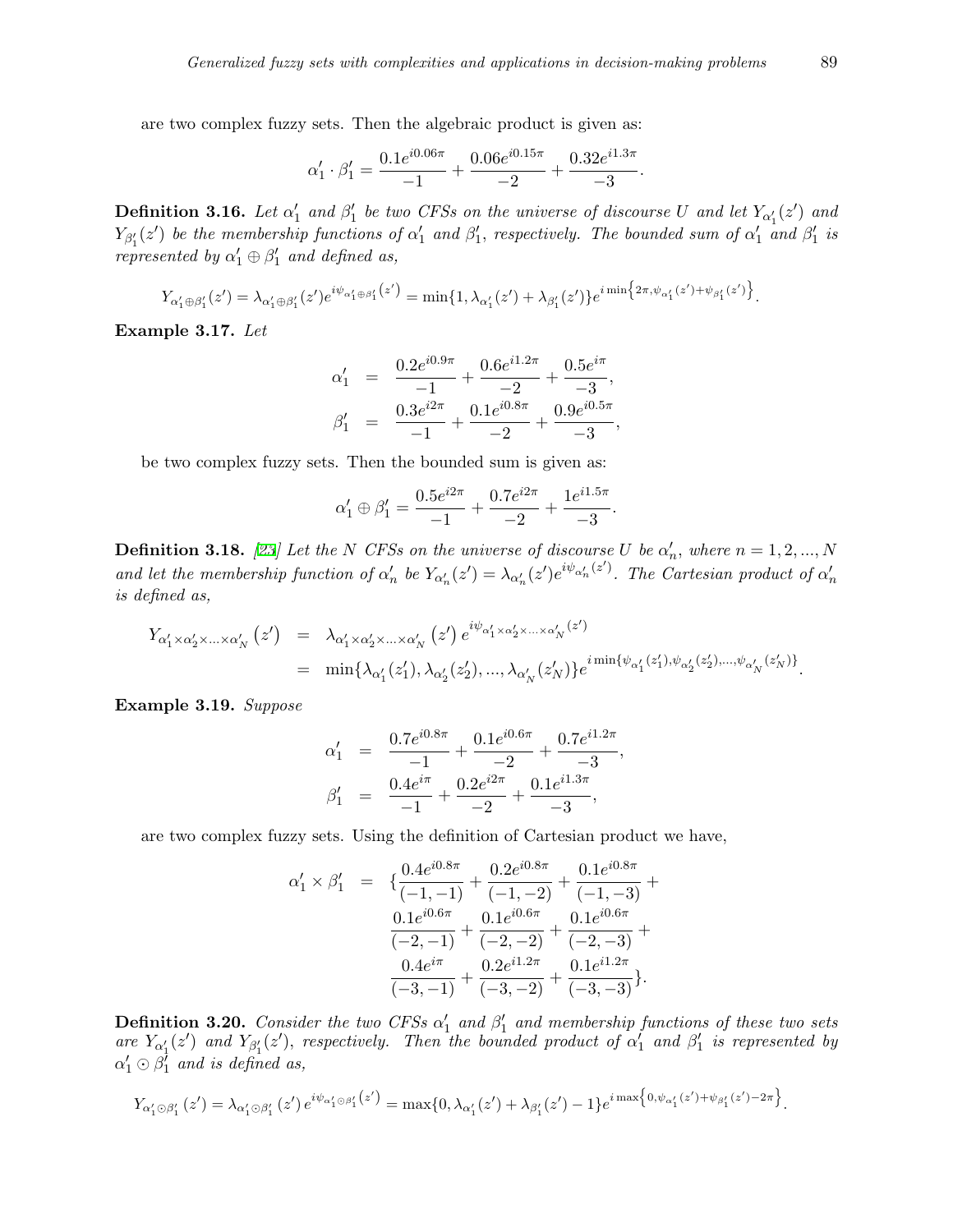**Example 3.21.** *Suppose*

$$
\begin{array}{rcl}\n\alpha'_1 &=& \frac{0.5 e^{i\pi}}{-1} + \frac{0.9 e^{i0.8\pi}}{-2} + \frac{0.6 e^{i1.5\pi}}{-3}, \\
\beta'_1 &=& \frac{0.8 e^{i1.6\pi}}{-1} + \frac{0.2 e^{i2\pi}}{-2} + \frac{0.7 e^{i0.8\pi}}{-3},\n\end{array}
$$

are two CFSs. Using the definition of bounded product we have

$$
\alpha'_1 \odot \beta'_1 = \frac{0.3e^{i0.6\pi}}{-1} + \frac{0.1e^{i0.8\pi}}{-2} + \frac{0.3e^{i0.3\pi}}{-3}.
$$

## **4 Main results**

In this section, we established the basic results of complex fuzzy sets using bounded sum, bounded product, bounded difference, simple difference, Cartesian product, algebraic product, and algebraic sums. Moreover, we discussed particular examples of these results.

**Proposition 4.1.** *If*  $\alpha'_1$  and  $\beta'_1$  are two complex fuzzy sets on the universal set U, then

$$
(\alpha'_1 \dotplus \beta'_1) \ominus \alpha'_1 = \bar{\alpha}'_1 \cdot \beta'_1.
$$

*Proof.* Let  $Y_{\alpha_1'}(z') = \lambda_{\alpha_1'}(z')e^{i\psi_{\alpha_1'}(z')}$  and  $Y_{\beta_1'}(z') = \lambda_{\beta_1'}(z')e^{i\psi_{\beta_1'}(z')}$  be the membership functions of  $\alpha'_{1}$  and  $\beta'_{1}$ . Using the definitions of algebraic sum, bounded difference, standard CF complement, and the dot product we will prove the following statement,

$$
Y_{(\alpha_1'+\beta_1')\ominus\alpha_1'}(z')=Y_{\bar{\alpha}_1'\cdot\beta_1'}(z').
$$

The L.H.S of the above statement as:

$$
Y_{(\alpha'_{1}+\beta'_{1})\ominus\alpha'_{1}}(z') = \lambda_{(\alpha'_{1}+\beta'_{1})\ominus\alpha'_{1}}(z')e^{i\psi_{(\alpha'_{1}+\beta'_{1})\ominus\alpha'_{1}}(z')}
$$
  
\n
$$
= \max[0, \lambda_{\alpha'_{1}+\beta'_{1}}(z') - \lambda_{\alpha'_{1}}(z')]e^{i\max[0, \psi_{\alpha'_{1}+\beta'_{1}}(z') - \psi_{\alpha'_{1}}(z')]}
$$
  
\n
$$
= \max[0, \lambda_{\alpha'_{1}}(z') + \lambda_{\beta'_{1}}(z') - \lambda_{\alpha'_{1}}(z') \cdot \lambda_{\beta'_{1}}(z') - \lambda_{\alpha'_{1}}(z')]
$$
  
\n
$$
e^{i\max[0, 2\pi[\frac{\psi_{\alpha'_{1}}(z')}{2\pi} + \frac{\psi_{\beta'_{1}}(z')}{2\pi} - \frac{\psi_{\alpha'_{1}}(z')}{2\pi} \cdot \frac{\psi_{\beta'_{1}}(z')}{2\pi}] - \psi_{\alpha'_{1}}(z')]}
$$
  
\n
$$
= \max[0, \lambda_{\beta'_{1}}(z') - \lambda_{\alpha'_{1}}(z') \cdot \lambda_{\beta'_{1}}(z')]e^{i\max[0, \psi_{\beta'_{1}}(z') - \frac{\psi_{\alpha'_{1}}(z') \cdot \psi_{\beta'_{1}}(z')}{2\pi}]}
$$
  
\n
$$
= \max[0, \lambda_{\beta'_{1}}(z') - \lambda_{\alpha'_{1}}(z') \cdot \lambda_{\beta'_{1}}(z')]e^{i\max[0, \frac{[2\pi - \psi_{\alpha'_{1}}(z')] \psi_{\beta'_{1}}(z')]}{2\pi}]}
$$

Now

$$
Y_{\bar{\alpha}'_1 \cdot \beta'_1}(z') = \lambda_{\bar{\alpha}'_1 \cdot \beta'_1}(z') e^{i\psi_{\bar{\alpha}'_1 \cdot \beta'_1}(z')}
$$
  
\n
$$
= [\lambda_{\bar{\alpha}'_1}(z') \cdot \lambda_{\beta'_1}(z')] e^{i2\pi \left[\frac{\psi_{\bar{\alpha}'_1}(z')}{2\pi} \cdot \frac{\psi_{\beta'_1}(z')}{2\pi}\right]}
$$
  
\n
$$
= [(1 - \lambda_{\alpha'_1}(z'))\lambda_{\beta'_1}(z')] e^{i2\pi \left[\frac{2\pi - \psi_{\alpha'_1}(z')}{2\pi} \cdot \frac{\psi_{\beta'_1}(z')}{2\pi}\right]}
$$
  
\n
$$
Y_{\bar{\alpha}'_1 \cdot \beta'_1}(z') = [\lambda_{\beta'_1}(z') - \lambda_{\alpha'_1}(z') \cdot \lambda_{\beta'_1}(z')] e^{i\left[\frac{[2\pi - \psi_{\alpha'_1}(z')] \psi_{\beta'_1}(z')]}{2\pi}\right]}.
$$
  
\n(2)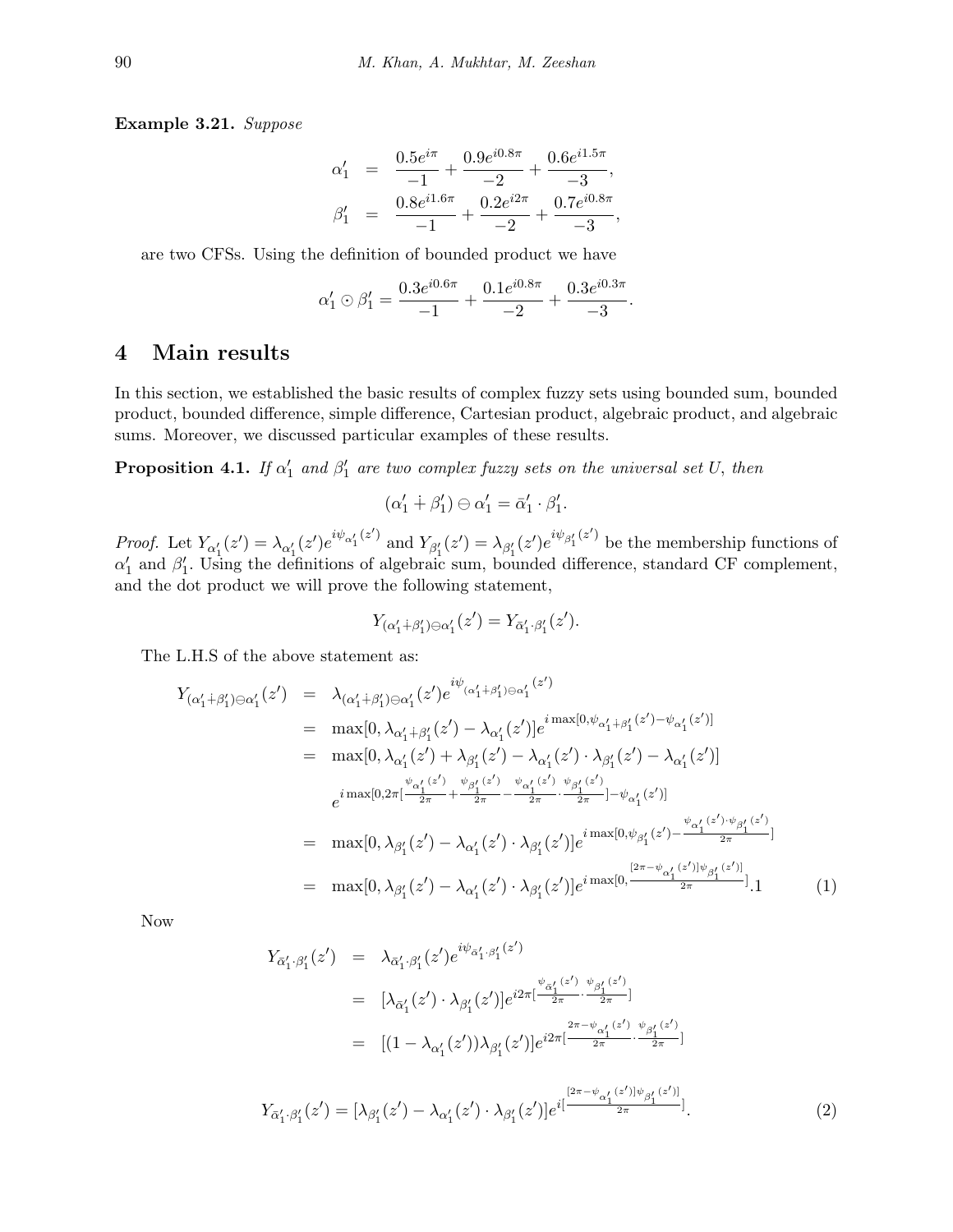To prove the above statement, we have the following cases: **Case I.** If

$$
\lambda_{\alpha_1'}(z') \leq \lambda_{\beta_1'}(z') \text{ and } \psi_{\alpha_1'}(z') \leq \psi_{\beta_1'}(z'),
$$

then equation (1) can be written as

$$
Y_{(\alpha'_1 + \beta'_1)\ominus\alpha'_1}(z') = [\lambda_{\beta'_1}(z') - \lambda_{\alpha'_1}(z') \cdot \lambda_{\beta'_1}(z')] e^{i\left[\frac{[2\pi - \psi_{\alpha'_1}(z')] \psi_{\beta'_1}(z')]}{2\pi}\right]}.
$$
\n(3)

From (2) and (3)*,* we have

$$
Y_{(\alpha_1'+\beta_1')\ominus\alpha_1'}(z')=Y_{\bar{\alpha}_1'\cdot\beta_1'}(z').
$$

**Case II.** If

$$
\lambda_{\alpha_1'}(z') \geq \lambda_{\beta_1'}(z') \text{ and } \psi_{\alpha_1'}(z') \geq \psi_{\beta_1'}(z').
$$

then equation (1) can be written as

$$
Y_{(\alpha'_1 + \beta'_1) \ominus \alpha'_1}(z') = [\lambda_{\beta'_1}(z') - \lambda_{\alpha'_1}(z') \cdot \lambda_{\beta'_1}(z')] e^{i\left[\frac{[2\pi - \psi_{\alpha'_1}(z')] \psi_{\beta'_1}(z')]}{2\pi}\right]}.
$$
\n(4)

From (2) and (4)*,* we have

$$
Y_{(\alpha_1'+\beta_1')\ominus\alpha_1'}(z')=Y_{\bar{\alpha}_1'\cdot\beta_1'}(z').
$$

**Case III.** If

$$
\lambda_{\alpha_1'}(z') \leq \lambda_{\beta_1'}(z') \text{ and } \psi_{\alpha_1'}(z') \geq \psi_{\beta_1'}(z').
$$

then equation (1) can be written as

$$
Y_{(\alpha'_1+\beta'_1)\ominus\alpha'_1}(z') = [\lambda_{\beta'_1}(z') - \lambda_{\alpha'_1}(z') \cdot \lambda_{\beta'_1}(z')] e^{i\left[\frac{[2\pi - \psi_{\alpha'_1}(z')] \psi_{\beta'_1}(z')]}{2\pi}\right]}.
$$
(5)

From (2) and (5)*,* we have

$$
Y_{(\alpha_1'+\beta_1')\ominus\alpha_1'}(z')=Y_{\bar\alpha_1'\cdot\beta_1'}(z').
$$

**Case IV.** If

$$
\lambda_{\alpha'_1}(z') \geq \lambda_{\beta'_1}(z') \text{ and } \psi_{\alpha'_1}(z') \leq \psi_{\beta'_1}(z'),
$$

then equation (1) can be written as

$$
Y_{(\alpha'_1+\beta'_1)\ominus\alpha'_1}(z') = [\lambda_{\beta'_1}(z') - \lambda_{\alpha'_1}(z') \cdot \lambda_{\beta'_1}(z')] e^{i\left[\frac{[2\pi - \psi_{\alpha'_1}(z')] \psi_{\beta'_1}(z')]}{2\pi}\right]}.
$$
(6)

From (2) and (6)*,* we have

$$
Y_{(\alpha_1'+\beta_1')\ominus\alpha_1'}(z')=Y_{\bar{\alpha}_1',\beta_1'}(z').
$$

Thus from the above cases, we proved that

$$
(\alpha'_1 \dotplus \beta'_1) \ominus \alpha'_1 = \bar{\alpha}'_1 \cdot \beta'_1.
$$

 $\Box$ 

**Example 4.2.** *Suppose*

$$
\alpha'_1 = \frac{0.3e^{i1.2\pi}}{-1} + \frac{0.6e^{i0.8\pi}}{-2} + \frac{0.2e^{i1.2\pi}}{-3},
$$
  

$$
\beta'_1 = \frac{0.4e^{i\pi}}{-1} + \frac{0.1e^{i0.6\pi}}{-2} + \frac{0.5e^{i2\pi}}{-3},
$$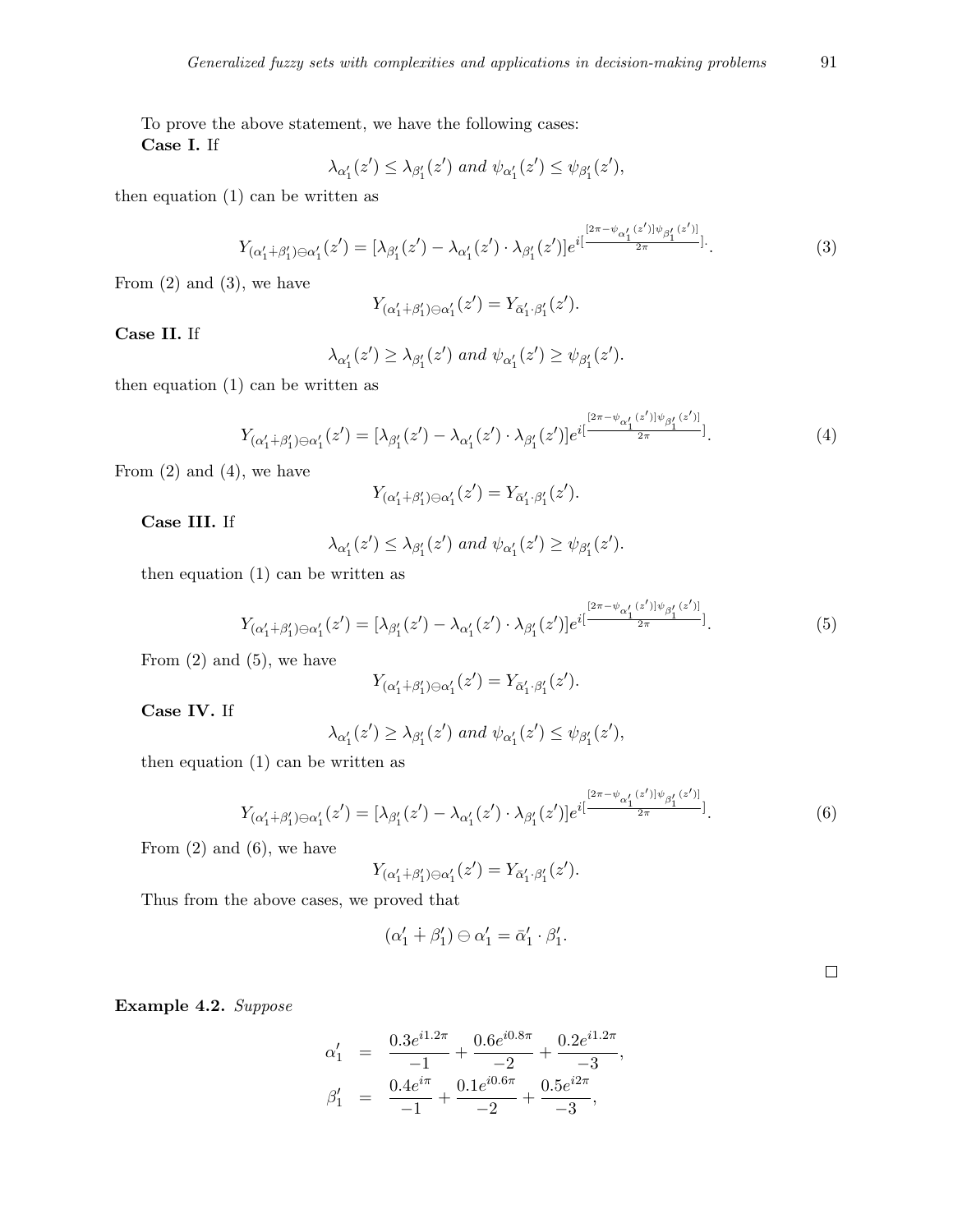are two CFSs. Then

$$
\alpha_1' + \beta_1' = \frac{0.58e^{i1.6\pi}}{-1} + \frac{0.64e^{i1.16\pi}}{-2} + \frac{0.6e^{i2\pi}}{-3},
$$

$$
(\alpha'_1 + \beta'_1) \ominus \alpha'_1 = \left(\frac{0.58e^{i1.6\pi}}{-1} + \frac{0.64e^{i1.16\pi}}{-2} + \frac{0.6e^{i2\pi}}{-3}\right) \ominus \left(\frac{0.3e^{i1.2\pi}}{-1} + \frac{0.6e^{i0.8\pi}}{-2} + \frac{0.2e^{i2\pi}}{-3}\right),
$$

$$
(\alpha'_1 + \beta'_1) \ominus \alpha'_1 = \left(\frac{0.28e^{i0.4\pi}}{-1} + \frac{0.04e^{i0.36\pi}}{-2} + \frac{0.4e^{i1.7\pi}}{-3}\right).
$$
(1)

Now

$$
\bar{\alpha}'_1 = \left(\frac{0.7e^{i0.8\pi}}{-1} + \frac{0.4e^{i1.2\pi}}{-2} + \frac{0.8e^{i1.7\pi}}{-3}\right)
$$

$$
\bar{\alpha}'_1 \cdot \beta'_1 = \left(\frac{0.28e^{i0.4\pi}}{-1} + \frac{0.04e^{i0.36\pi}}{-2} + \frac{0.4e^{i1.7\pi}}{-3}\right).
$$
(2)

From  $(1)$  and  $(2)$ , we have

$$
(\alpha'_1 \dotplus \beta'_1) \ominus \alpha'_1 = \bar{\alpha}'_1 \cdot \beta'_1.
$$

**Proposition 4.3.** *If*  $\alpha'_1$ ,  $\beta'_1$  and  $\gamma'_1$  are the three complex fuzzy sets on the universal set U, then

$$
(\alpha'_1 \cap \beta'_1) \times \gamma'_1 = (\alpha'_1 \times \gamma'_1) \cap (\beta'_1 \times \gamma'_1).
$$

*Proof.* Let  $Y_{\alpha'_1}(z') = \lambda_{\alpha'_1}(z')e^{i\psi_{\alpha'_1}(z')}$ ,  $Y_{\beta'_1}(z') = \lambda_{\beta'_1}(z')e^{i\psi_{\beta'_1}(z')}$  and  $Y_{\gamma'_1}(z') = \lambda_{\gamma'_1}(z')e^{i\psi_{\gamma'_1}(z')}$  be the membership functions of  $\alpha'_1$ ,  $\beta'_1$  and  $\gamma'_1$ , respectively. Using the definition of complex fuzzy intersection and Cartesian product we will prove the following statement

$$
Y_{(\alpha_1'\cap\beta_1')\times\gamma_1'}(z')=Y_{(\alpha_1'\times\gamma_1')\cap(\beta_1'\times\gamma_1')}(z').
$$

The L.H.S of the above statement is given as:

$$
Y_{(\alpha'_1 \cap \beta'_1) \times \gamma'_1}(z') = \lambda_{(\alpha'_1 \cap \beta'_1) \times \gamma'_1}(z')e^{i\psi_{(\alpha'_1 \cap \beta'_1) \times \gamma'_1}(z')} = \min[\lambda_{\alpha'_1 \cap \beta'_1}(z'_1), \lambda_{\gamma'_1}(z'_2)]e^{i\min[\psi_{\alpha'_1 \cap \beta'_1}(z'_1), \psi_{\gamma'_1}(z'_2)]}
$$

$$
Y_{(\alpha_1'\cap\beta_1')\times\gamma_1'}(z')=\min\left[\min[\lambda_{\alpha_1'}(z_1'),\lambda_{\beta_1'}(z_1')],\lambda_{\gamma_1'}(z_2')]\right]e^{i\min[\min[\psi_{\alpha_1'}(z_1'),\psi_{\beta_1'}(z_1')],\psi_{\gamma_1'}(z_2')]}
$$

Now the R.H.S is given as:

$$
Y_{(\alpha'_1 \times \gamma'_1) \cap (\beta'_1 \times \gamma'_1)}(z') = \lambda_{(\alpha'_1 \times \gamma'_1) \cap (\beta'_1 \times \gamma'_1)}(z') e^{i\psi_{(\alpha'_1 \times \gamma'_1) \cap (\beta'_1 \times \gamma'_1)}(z')}
$$
  
\n
$$
= \min[\lambda_{\alpha'_1 \times \gamma'_1}(z'), \lambda_{\beta'_1 \times \gamma'_1}(z')] e^{i \min[\psi_{\alpha'_1 \times \gamma'_1}(z'), \psi_{\beta'_1 \times \gamma'_1}(z')]} ,
$$
  
\n
$$
Y_{(\alpha'_1 \times \gamma'_1) \cap (\beta'_1 \times \gamma'_1)}(z') = \min[\min[\lambda_{\alpha'_1}(z'_1), \lambda_{\gamma'_1}(z'_2)], \min[\lambda_{\beta'_1}(z'_1), \lambda_{\gamma'_1}(z'_2))]]
$$
  
\n
$$
e^{i \min[\min[\psi_{\alpha'_1}(z'_1), \psi_{\gamma'_1}(z'_2)], \min[\psi_{\beta'_1}(z'_1), \psi_{\gamma'_1}(z'_2)]]}
$$
\n(2)

To prove the above statement, we have the following cases: **Case I.** If

$$
\lambda_{\alpha'_1}(z'_1) \leq \lambda_{\beta'_1}(z'_1) \leq \lambda_{\gamma'_1}(z'_2)
$$
 and  $\psi_{\alpha'_1}(z'_1) \leq \psi_{\beta'_1}(z'_1) \leq \psi_{\gamma'_1}(z'_2)$ ,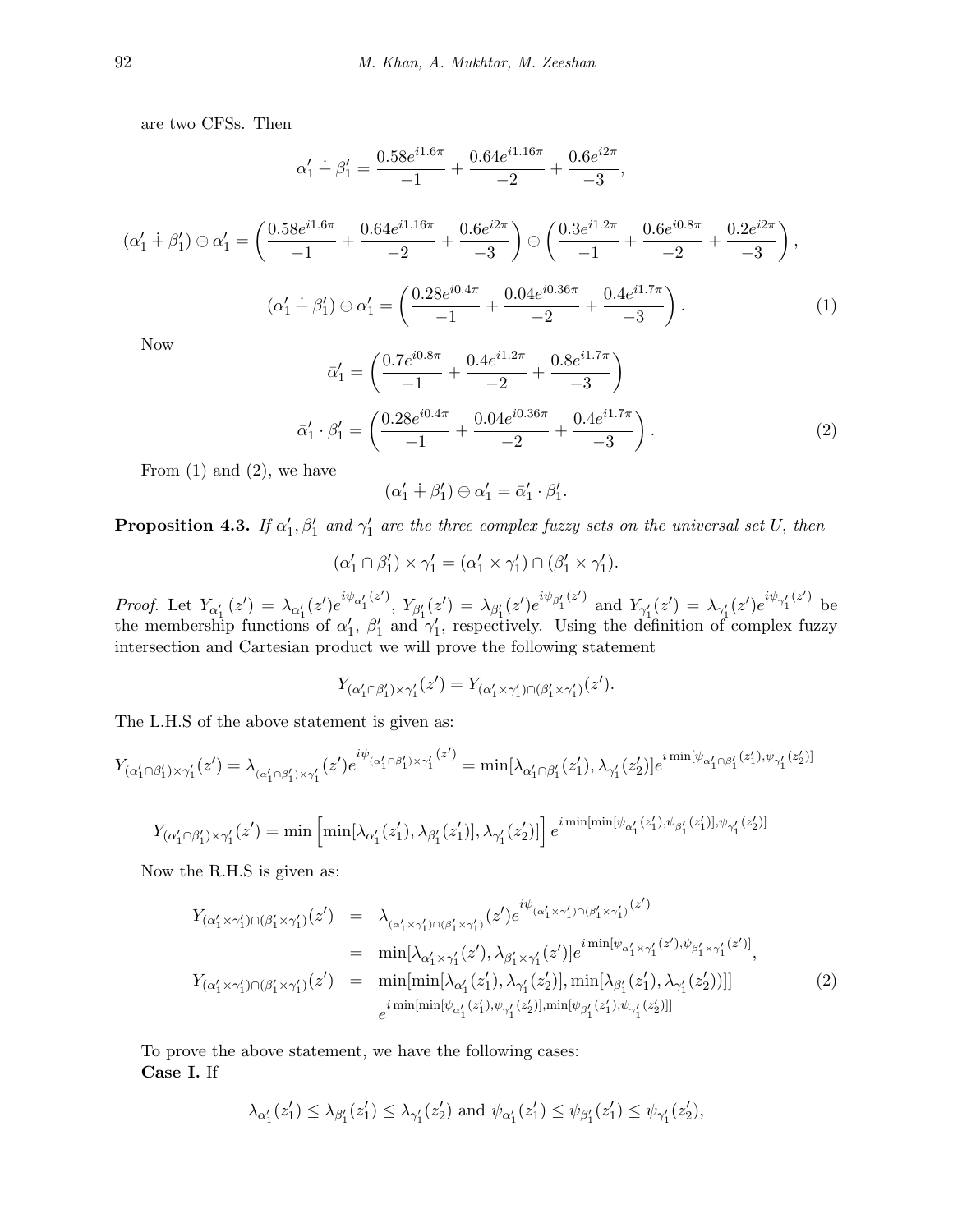then equation (1) becomes

$$
Y_{(\alpha'_1 \cap \beta'_1) \times \gamma'_1}(z') = \min[\lambda_{\alpha'_1}(z'_1), \lambda_{\gamma'_1}(z'_2)] e^{i \min[\psi_{\alpha'_1}(z'_1), \psi_{\gamma'_1}(z'_2)]} = \lambda_{\alpha'_1}(z'_1) e^{i \psi_{\alpha'_1}(z'_1)},
$$
  
\n
$$
Y_{(\alpha'_1 \cap \beta'_1) \times \gamma'_1}(z') = Y_{\alpha'_1}(z'_1).
$$
\n(3)

Also equation (2) becomes

$$
Y_{(\alpha'_1 \times \gamma'_1) \cap (\beta'_1 \times \gamma'_1)}(z') = \min[\lambda_{\alpha'_1}(z'_1), \lambda_{\beta'_1}(z'_1)]e^{i\min[\psi_{\alpha'_1}(z'_1), \psi_{\beta'_1}(z'_1)]} = \lambda_{\alpha'_1}(z'_1)e^{i\psi_{\alpha'_1}(z'_1)},
$$
  
\n
$$
Y_{(\alpha'_1 \times \gamma'_1) \cap (\beta'_1 \times \gamma'_1)}(z') = Y_{\alpha'_1}(z'_1).
$$
\n(4)

From  $(3)$  and  $(4)$ , we have

$$
Y_{(\alpha_1'\cap\beta_1')\times\gamma_1'}(z')=Y_{(\alpha_1'\times\gamma_1')\cap(\beta_1'\times\gamma_1')}(z').
$$

**Case II.** If

$$
\lambda_{\beta'_1}(z'_1) \leq \lambda_{\gamma'_1}(z'_2) \leq \lambda_{\alpha'_1}(z'_1)
$$
 and  $\psi_{\beta'_1}(z'_1) \leq \psi_{\gamma'_1}(z'_2) \leq \psi_{\alpha'_1}(z'_1)$ ,

then equation (1) becomes

$$
Y_{(\alpha'_1 \cap \beta'_1) \times \gamma'_1}(z') = \min[\lambda_{\beta'_1}(z'_1), \lambda_{\gamma'_1}(z'_2)]e^{i\min[\psi_{\beta'_1}(z'_1), \psi_{\gamma'_1}(z'_2)]} = \lambda_{\beta'_1}(z'_1)e^{i\psi_{\beta'_1}(z'_1)},
$$
  
\n
$$
Y_{(\alpha'_1 \cap \beta'_1) \times \gamma'_1}(z') = Y_{\beta'_1}(z'_1).
$$
\n(5)

Also, equation (2) becomes

$$
Y_{(\alpha'_1 \times \gamma'_1) \cap (\beta'_1 \times \gamma'_1)}(z') = \min[\lambda_{\gamma'_1}(z'_2), \lambda_{\beta'_1}(z'_1)] e^{i \min[\psi_{\gamma'_1}(z'_2), \psi_{\beta'_1}(z'_1)]} = \lambda_{\beta'_1}(z'_1) e^{i \psi_{\beta'_1}(z'_1)},
$$
  
\n
$$
Y_{(\alpha'_1 \times \gamma'_1) \cap (\beta'_1 \times \gamma'_1)}(z') = Y_{\beta'_1}(z'_1).
$$
\n(6)

From  $(5)$  and  $(6)$ , we have

$$
Y_{(\alpha'_1 \cap \beta'_1) \times \gamma'_1}(z') = Y_{(\alpha'_1 \times \gamma'_1) \cap (\beta'_1 \times \gamma'_1)}(z').
$$

**Case III.** If

$$
\lambda_{\gamma'_1}(z'_2) \leq \lambda_{\alpha'_1}(z'_1) \leq \lambda_{\beta'_1}(z'_1)
$$
 and  $\psi_{\gamma'_1}(z'_2) \leq \psi_{\alpha'_1}(z'_1) \leq \psi_{\beta'_1}(z'_1)$ .

then equation (1) becomes

$$
Y_{(\alpha'_1 \cap \beta'_1) \times \gamma'_1}(z') = \min[\lambda_{\alpha'_1}(z'_1), \lambda_{\gamma'_1}(z'_2)] e^{i \min[\psi_{\alpha'_1}(z'_1), \psi_{\gamma'_1}(z'_2)]} = \lambda_{\gamma'_1}(z'_2) e^{i \psi_{\gamma'_1}(z'_2)},
$$
  
\n
$$
Y_{(\alpha'_1 \cap \beta'_1) \times \gamma'_1}(z') = Y_{\gamma'_1}(z'_2).
$$
\n(7)

Also, equation (2) becomes

$$
Y_{(\alpha'_1 \times \gamma'_1) \cap (\beta'_1 \times \gamma'_1)}(z') = \min[\lambda_{\gamma'_1}(z'_2), \lambda_{\gamma'_1}(z'_2)] e^{i \min[\psi_{\gamma'_1}(z'_2), \psi_{\gamma'_1}(z'_2)]} = \lambda_{\gamma'_1}(z'_2) e^{i \psi_{\gamma'_1}(z'_2)}
$$
  
\n
$$
Y_{(\alpha'_1 \times \gamma'_1) \cap (\beta'_1 \times \gamma'_1)}(z') = Y_{\gamma'_1}(z'_2).
$$
\n(8)

From (7) and (8)*,*we have

$$
Y_{(\alpha'_1 \cap \beta'_1) \times \gamma'_1}(z') = Y_{(\alpha'_1 \times \gamma'_1) \cap (\beta'_1 \times \gamma'_1)}(z').
$$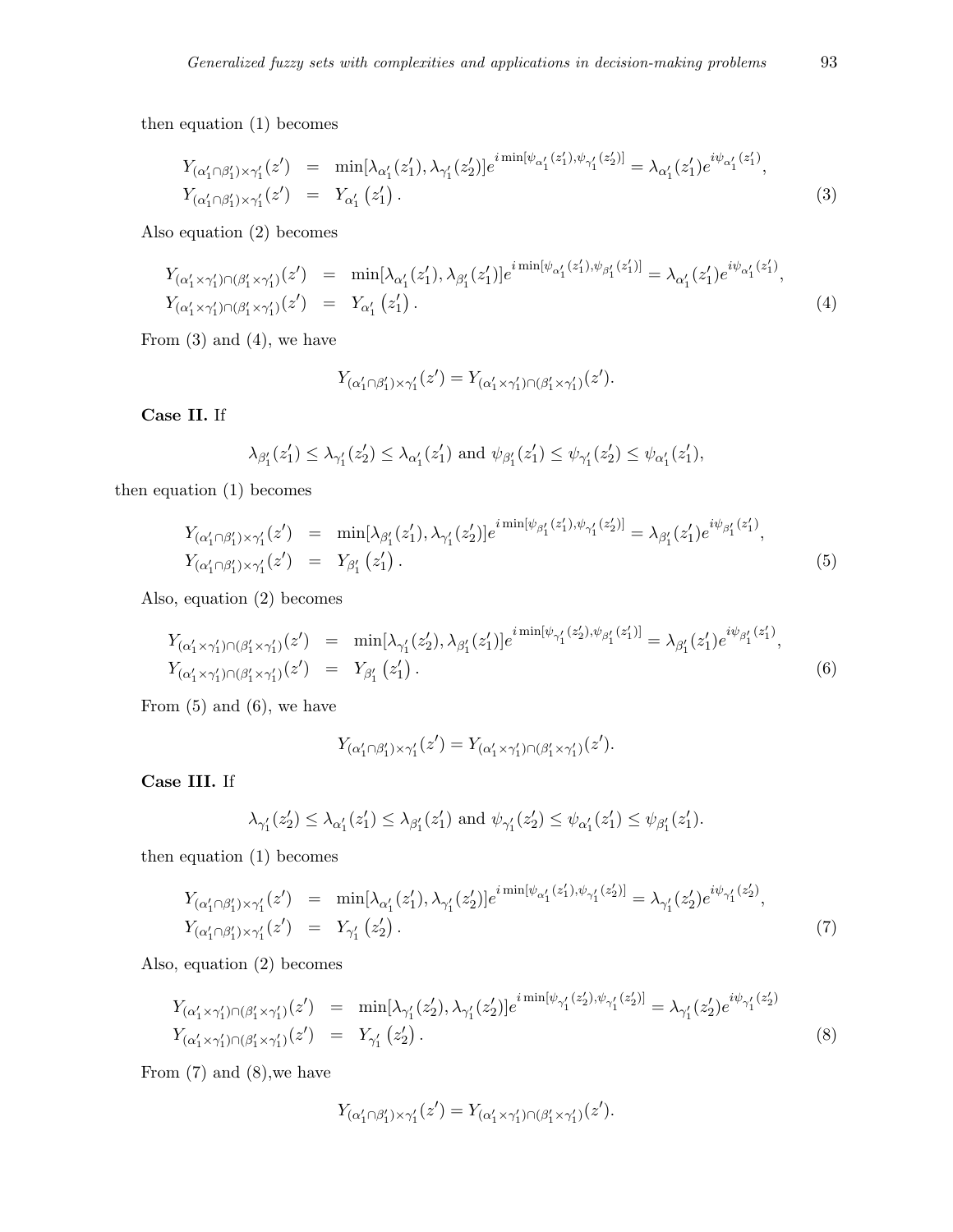**Case IV.** If

$$
\lambda_{\alpha'_1}(z'_1) \leq \lambda_{\gamma'_1}(z'_2) \leq \lambda_{\beta'_1}(z'_1)
$$
 and  $\psi_{\alpha'_1}(z'_1) \leq \psi_{\gamma'_1}(z'_2) \leq \psi_{\beta'_1}(z'_1)$ .

then equation (1) becomes

$$
Y_{(\alpha'_1 \cap \beta'_1) \times \gamma'_1}(z') = \min[\lambda_{\alpha'_1}(z'_1), \lambda_{\gamma'_1}(z'_2)]e^{i\min[\psi_{\alpha'_1}(z'_1), \psi_{\gamma'_1}(z'_2)]} = \lambda_{\alpha'_1}(z'_1)e^{i\psi_{\alpha'_1}(z'_1)},
$$
  
\n
$$
Y_{(\alpha'_1 \cap \beta'_1) \times \gamma'_1}(z') = Y_{\alpha'_1}(z'_1).9
$$
\n(9)

Also, equation (2) becomes

$$
Y_{(\alpha'_1 \times \gamma'_1) \cap (\beta'_1 \times \gamma'_1)}(z') = \min[\lambda_{\alpha'_1}(z'_1), \lambda_{\gamma'_1}(z'_2)]e^{i\min[\psi_{\alpha'_1}(z'_1), \psi_{\gamma'_1}(z'_2)]} = \lambda_{\alpha'_1}(z'_1)e^{i\psi_{\alpha'_1}(z'_1)},
$$
  
\n
$$
Y_{(\alpha'_1 \times \gamma'_1) \cap (\beta'_1 \times \gamma'_1)}(z') = Y_{\alpha'_1}(z'_1).
$$
\n(10)

From (9) and (10)*,* we have

$$
Y_{(\alpha_1'\cap\beta_1')\times\gamma_1'}(z')=Y_{(\alpha_1'\times\gamma_1')\cap(\beta_1'\times\gamma_1')}(z'),
$$

**Case V.** If

$$
\lambda_{\beta'_1}(z'_1) \leq \lambda_{\alpha'_1}(z'_1) \leq \lambda_{\gamma'_1}(z'_2)
$$
 and  $\psi_{\beta'_1}(z'_1) \leq \psi_{\alpha'_1}(z'_1) \leq \psi_{\gamma'_1}(z'_2)$ .

then equation (1) becomes

$$
Y_{(\alpha'_1 \cap \beta'_1) \times \gamma'_1}(z') = \min[\lambda_{\beta'_1}(z'_1), \lambda_{\gamma'_1}(z'_2)]e^{i\min[\psi_{\beta'_1}(z'_1), \psi_{\gamma'_1}(z'_2)]} = \lambda_{\beta'_1}(z'_1)e^{i\psi_{\beta'_1}(z'_1)},
$$
  
\n
$$
Y_{(\alpha'_1 \cap \beta'_1) \times \gamma'_1}(z') = Y_{\beta'_1}(z'_1).
$$
\n(11)

Also, equation (2) becomes

$$
Y_{(\alpha'_1 \times \gamma'_1) \cap (\beta'_1 \times \gamma'_1)}(z') = \min[\lambda_{\alpha'_1}(z'_1), \lambda_{\beta'_1}(z'_1)]e^{i \min[\psi_{\alpha'_1}(z'_1), \psi_{\beta'_1}(z'_1)]} = \lambda_{\beta'_1}(z'_1)e^{i\psi_{\beta'_1}(z'_1)},
$$
  
\n
$$
Y_{(\alpha'_1 \times \gamma'_1) \cap (\beta'_1 \times \gamma'_1)}(z') = Y_{\beta'_1}(z'_1).12
$$
\n(12)

From (11) and (12)*,* we have

$$
Y_{(\alpha'_1 \cap \beta'_1) \times \gamma'_1}(z') = Y_{(\alpha'_1 \times \gamma'_1) \cap (\beta'_1 \times \gamma'_1)}(z').
$$

**Case VI.** If

$$
\lambda_{\gamma'_1}(z'_2) \leq \lambda_{\beta'_1}(z'_1) \leq \lambda_{\alpha'_1}(z'_1)
$$
 and  $\psi_{\gamma'_1}(z'_2) \leq \psi_{\beta'_1}(z'_1) \leq \psi_{\alpha'_1}(z'_1)$ .

then equation (1) becomes

$$
Y_{(\alpha'_1 \cap \beta'_1) \times \gamma'_1}(z') = \min[\lambda_{\beta'_1}(z'_1), \lambda_{\gamma'_1}(z'_2)] e^{i \min[\psi_{\beta'_1}(z'_1), \psi_{\gamma'_1}(z'_2)]} = \lambda_{\gamma'_1}(z'_2) e^{i \psi_{\gamma'_1}(z'_2)},
$$
  
\n
$$
Y_{(\alpha'_1 \cap \beta'_1) \times \gamma'_1}(z') = Y_{\gamma'_1}(z'_2).
$$
\n(13)

Also, equation (2) becomes

$$
Y_{(\alpha'_1 \times \gamma'_1) \cap (\beta'_1 \times \gamma'_1)}(z') = \min[\lambda_{\gamma'_1}(z'_2), \lambda_{\gamma'_1}(z'_2)] e^{i \min[\psi_{\gamma'_1}(z'_2), \psi_{\gamma'_1}(z'_2)]} = \lambda_{\gamma'_1}(z'_2) e^{i \psi_{\gamma'_1}(z'_2)},
$$
  
\n
$$
Y_{(\alpha'_1 \times \gamma'_1) \cap (\beta'_1 \times \gamma'_1)}(z') = Y_{\gamma'_1}(z'_2).
$$
\n(14)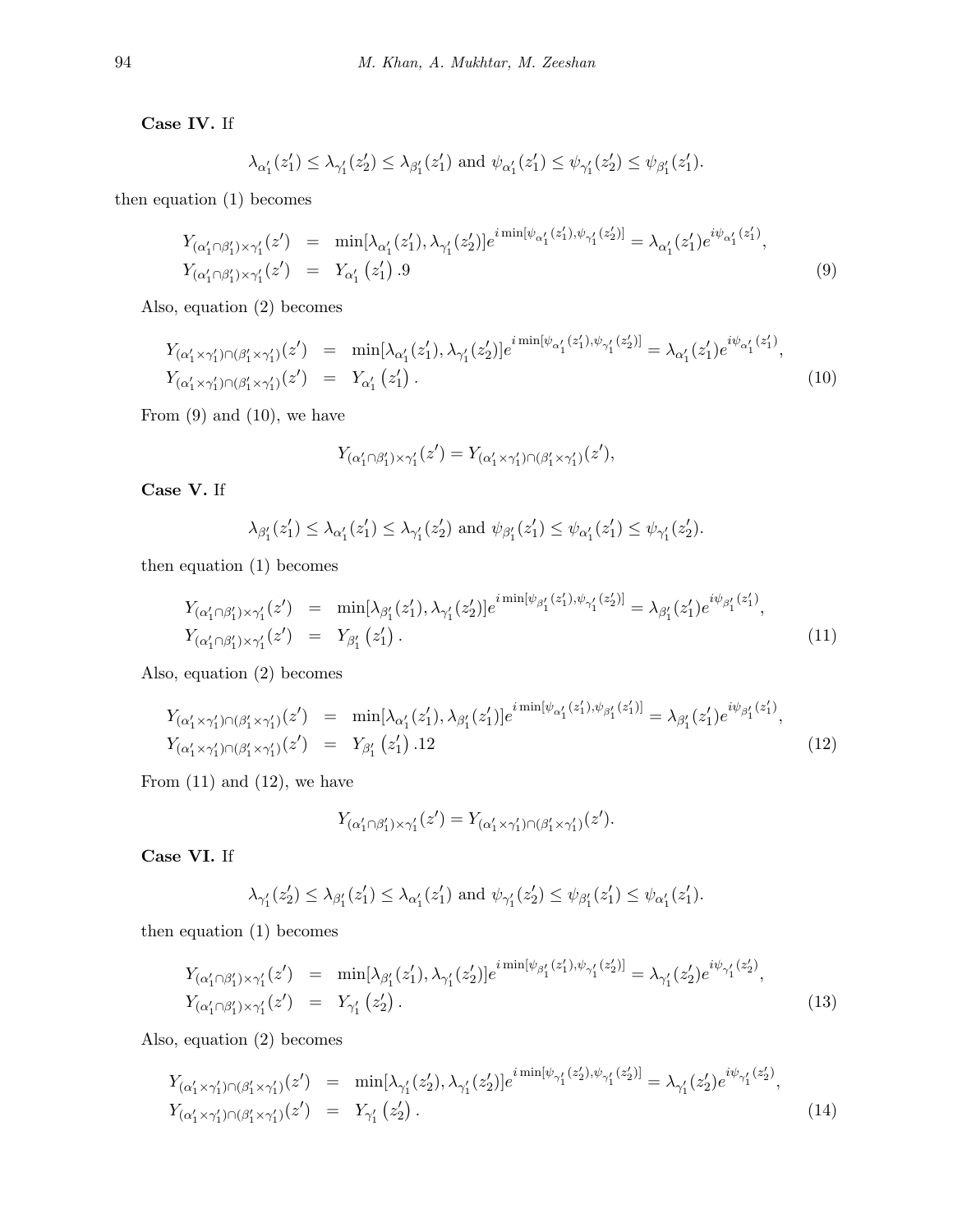From (13) and (14)*,* we have

$$
Y_{(\alpha_1'\cap\beta_1')\times\gamma_1'}(z')=Y_{(\alpha_1'\times\gamma_1')\cap(\beta_1'\times\gamma_1')}(z').
$$

Thus from all above cases, we have

$$
(\alpha'_1 \cap \beta'_1) \times \gamma'_1 = (\alpha'_1 \times \gamma'_1) \cap (\beta'_1 \times \gamma'_1).
$$

**Example 4.4.** *Suppose*

$$
\alpha'_1 = \frac{0.1e^{i1.2\pi}}{-1} + \frac{0.3e^{i2\pi}}{-2} + \frac{0.9e^{i\pi}}{-3},
$$
  
\n
$$
\beta'_1 = \frac{0.4e^{i1.4\pi}}{-1} + \frac{0.6e^{i1.2\pi}}{-2} + \frac{0.2e^{i1.6\pi}}{-3},
$$
  
\n
$$
\gamma'_1 = \frac{0.7e^{i1.1\pi}}{-1} + \frac{0.8e^{i0.8\pi}}{-2} + \frac{0.1e^{i1.3\pi}}{-3}.
$$

are the three complex fuzzy sets. Using the CF intersection and Cartesian product we will prove the above statement as:

$$
\alpha'_1 \cap \beta'_1 = \frac{0.1e^{i1.2\pi}}{-1} + \frac{0.3e^{i1.2\pi}}{-2} + \frac{0.2e^{i\pi}}{-3},
$$
\n
$$
(\alpha'_1 \cap \beta'_1) \times \gamma'_1 = \left(\frac{0.1e^{i1.2\pi}}{-1} + \frac{0.3e^{i1.2\pi}}{-2} + \frac{0.2e^{i\pi}}{-3}\right) \times \left(\frac{0.7e^{i1.1\pi}}{-1} + \frac{0.8e^{i0.8\pi}}{-2} + \frac{0.1e^{i1.3\pi}}{-3}\right),
$$

$$
(\alpha'_1 \cap \beta'_1) \times \gamma'_1 = \begin{cases} \frac{0.1e^{i1.1\pi}}{(-1, -1)} + \frac{0.1e^{i0.8\pi}}{(-1, -2)} + \frac{0.1e^{i1.2\pi}}{(-1, -3)} + \\ \frac{0.3e^{i1.1\pi}}{(-2, -1)} + \frac{0.3e^{i0.8\pi}}{(-2, -2)} + \frac{0.1e^{i1.2\pi}}{(-2, -3)} + \\ \frac{0.2e^{i\pi}}{(-3, -1)} + \frac{0.2e^{i0.8\pi}}{(-3, -2)} + \frac{0.1e^{i\pi}}{(-3, -3)} \end{cases}
$$
(15)

Now,

$$
\begin{array}{rcl} \alpha'_1\times\gamma'_1&=&\left(\frac{0.1e^{i1.2\pi}}{-1}+\frac{0.3e^{i2\pi}}{-2}+\frac{0.9e^{i\pi}}{-3}\right)\times\left(\frac{0.7e^{i1.1\pi}}{-1}+\frac{0.8e^{i0.8\pi}}{-2}+\frac{0.1e^{i1.3\pi}}{-3}\right)\\ &=&\left\{\frac{0.1e^{i1.1\pi}}{(-1,-1)}+\frac{0.1e^{i0.8\pi}}{(-1,-2)}+\frac{0.1e^{i1.2\pi}}{(-1,-3)}+\frac{0.3e^{i1.1\pi}}{(-2,-1)}+\frac{0.3e^{i0.8\pi}}{(-2,-2)}+\frac{0.1e^{i1.3\pi}}{(-2,-3)}+\frac{0.7e^{i\pi}}{(-3,-1)}+\frac{0.8e^{i0.8\pi}}{(-3,-1)}+\frac{0.8e^{i0.8\pi}}{(-3,-2)}+\frac{0.1e^{i\pi}}{-3}\right\},\\ \beta'_1\times\gamma'_1&=&\left(\frac{0.4e^{i1.4\pi}}{-1}+\frac{0.6e^{i1.2\pi}}{-2}+\frac{0.2e^{i1.6\pi}}{-3}\right)\times\left(\frac{0.7e^{i1.1\pi}}{-1}+\frac{0.8e^{i0.8\pi}}{-2}+\frac{0.1e^{i1.3\pi}}{-3}\right)\\ &=&\left\{\frac{0.4e^{i1.1\pi}}{(-1,-1)}+\frac{0.4e^{i0.8\pi}}{(-1,-2)}+\frac{0.1e^{i1.3\pi}}{(-1,-3)}+\frac{0.6e^{i1.1\pi}}{(-2,-1)}+\frac{0.6e^{i0.8\pi}}{(-2,-2)}+\frac{0.1e^{i1.2\pi}}{(-2,-3)}+\frac{0.2e^{i1.1\pi}}{(-3,-1)}+\frac{0.2e^{i0.8\pi}}{(-3,-2)}+\frac{0.1e^{i1.3\pi}}{(-3,-2)}+\frac{0.1e^{i1.3\pi}}{(-3,-2)}\right\}.\end{array}
$$

 $\hfill \square$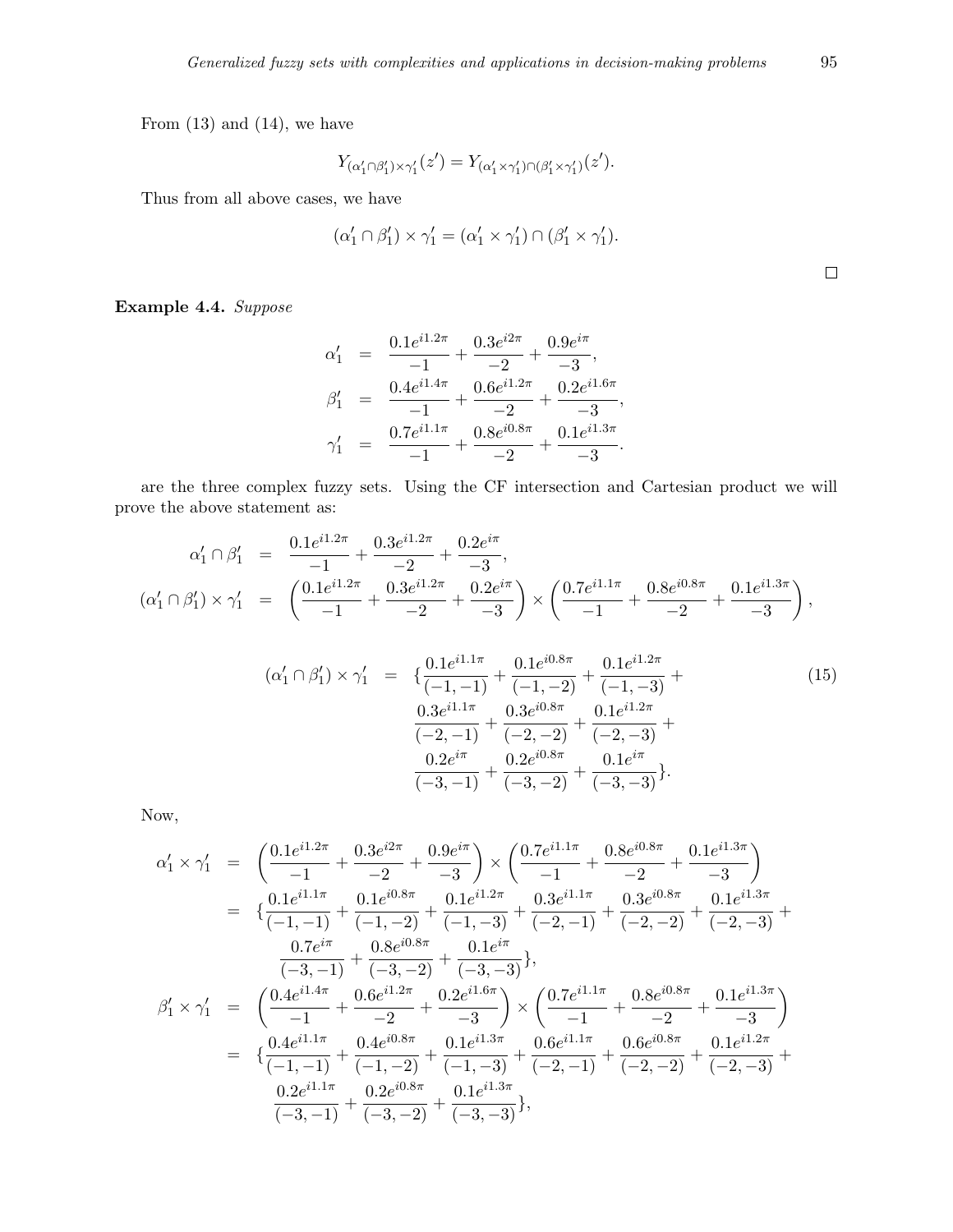$$
\begin{array}{lcl} (\alpha'_1 \times \gamma'_1) \cap (\beta'_1 \times \gamma'_1) & = & \displaystyle \{ \frac{0.1e^{i1.1\pi}}{(-1,-1)} + \frac{0.1e^{i0.8\pi}}{(-1,-2)} + \frac{0.1e^{i1.2\pi}}{(-1,-3)} + 2 \frac{0.3e^{i1.1\pi}}{(-2,-1)} + \frac{0.3e^{i0.8\pi}}{(-2,-2)} + \frac{0.1e^{i1.2\pi}}{(-2,-3)} + \\\hline & & \\ \frac{0.2e^{i\pi}}{(-3,-1)} + \frac{0.2e^{i0.8\pi}}{(-3,-2)} + \frac{0.1e^{i\pi}}{(-3,-3)} \}. \end{array}
$$

From  $(1)$  and  $(2)$ , we have

$$
(\alpha'_1 \cap \beta'_1) \times \gamma'_1 = (\alpha'_1 \times \gamma'_1) \cap (\beta'_1 \times \gamma'_1).
$$

**Proposition 4.5.** *If*  $\alpha'_1$  and  $\beta'_1$  are two complex fuzzy sets on the universal set U, then

 $\bar{\alpha}'_1 \ominus \bar{\beta}'_1 = \beta'_1 \ominus \alpha'_1.$ 

*Proof.* Let  $Y_{\alpha_1'}(z') = \lambda_{\alpha_1'}(z')e^{i\psi_{\alpha_1'}(z')}$  and  $Y_{\beta_1'}(z') = \lambda_{\beta_1'}(z')e^{i\psi_{\beta_1'}(z')}$  be the membership functions of  $\alpha'$  and  $\beta'$ . Using the definition of standard complement and bounded difference we will prove the following statement,

$$
Y_{\bar{\alpha}'_1\ominus\bar{\beta}'_1}(z')=Y_{\beta'_1\ominus\alpha'_1}(z').
$$

As

$$
Y_{\bar{\alpha}'_1 \ominus \bar{\beta}'_1}(z') = \lambda_{\bar{\alpha}'_1 \ominus \bar{\beta}'_1}(z') e^{i\psi_{\bar{\alpha}'_1 \ominus \bar{\beta}'_1}(z')}
$$
  
\n
$$
= \max[0, \lambda_{\bar{\alpha}'_1}(z') - \lambda_{\bar{\beta}'_1}(z')] e^{i \max[0, \psi_{\bar{\alpha}_1}(z') - \psi_{\bar{\beta}'_1}(z')]}
$$
  
\n
$$
= \max[0, 1 - \lambda_{\alpha'_1}(z') - [1 - \lambda_{\beta'_1}(z')] e^{i \max[0, 1 - \psi_{\alpha'_1}(z') - [1 - \psi_{\beta'_1}(z')]]}
$$
  
\n
$$
= \max[0, 1 - \lambda_{\alpha'_1}(z') - 1 + \lambda_{\beta'_1}(z')] e^{i \max[0, 1 - \psi_{\alpha'_1}(z') - 1 + \psi_{\beta'_1}(z')]} = \max[0, \lambda_{\beta'_1}(z') - \lambda_{\alpha'_1}(z')] e^{i \max[0, \psi_{\beta'_1}(z') - \psi_{\alpha'_1}(z')]} = \lambda_{\beta'_1 \ominus \alpha'_1}(z') e^{i \psi_{\beta'_1 \ominus \alpha'_1}(z')}
$$
  
\n
$$
Y_{\bar{\alpha}'_1 \ominus \bar{\beta}'_1}(z') = Y_{\beta'_1 \ominus \alpha'_1}(z').
$$

Therefore,

$$
\bar{\alpha}'_1 \ominus \bar{\beta}'_1 = \beta'_1 \ominus \alpha'_1.
$$

 $\Box$ 

## **Proposition 4.6.** *If*  $\alpha'_1$  and  $\beta'_1$  are two complex fuzzy sets on the universe of discourse *U,* then

$$
(\alpha'_1 \cup \beta'_1) \ominus (\alpha'_1 \cap \beta'_1) = (\alpha'_1 \ominus \beta'_1) \cup (\beta'_1 \ominus \alpha'_1).
$$

*Proof.* Let  $Y_{\alpha_1'}(z') = \lambda_{\alpha_1'}(z')e^{i\psi_{\alpha_1'}(z')}$  and  $Y_{\beta_1'}(z') = \lambda_{\beta_1'}(z')e^{i\psi_{\beta_1'}(z')}$  be the membership functions of  $\alpha'_{1}$  and  $\beta'_{1}$ . Using the definition of complex fuzzy union, bounded difference and complex fuzzy intersection we will prove the following statement

$$
Y_{(\alpha_1'\cup\beta_1')\ominus(\alpha_1'\cap\beta_1')}(z')=Y_{(\alpha_1'\ominus\beta_1')\cup(\beta_1'\ominus\alpha_1')}(z')\,.
$$

The L.H.S of the above statement is given as:

$$
Y_{(\alpha'_{1}\cup\beta'_{1})\ominus(\alpha'_{1}\cap\beta'_{1})}(z') = \lambda_{(\alpha'_{1}\cup\beta'_{1})\ominus(\alpha'_{1}\cap\beta'_{1})}(z') e^{i\psi_{(\alpha'_{1}\cup\beta'_{1})\ominus(\alpha'_{1}\cap\beta'_{1})}(z')}
$$
  
\n
$$
= \max[0, \lambda_{\alpha'_{1}\cup\beta'_{1}}(z') - \lambda_{\alpha'_{1}\cap\beta'_{1}}(z')] e^{i\max[0, \psi_{\alpha'_{1}\cup\beta'_{1}}(z') - \psi_{\alpha'_{1}\cap\beta'_{1}}(z')]}
$$
  
\n
$$
Y_{(\alpha'_{1}\cup\beta'_{1})\ominus(\alpha'_{1}\cap\beta'_{1})}(z') = \max[0, \max[\lambda_{\alpha'_{1}}(z'), \lambda_{\beta'_{1}}(z')]
$$
  
\n
$$
-1 \min[\lambda_{\alpha'_{1}}(z'), \lambda_{\beta'_{1}}(z')]]e^{i\max[0, \max[\psi_{\alpha'_{1}}(z'), \psi_{\beta'_{1}}(z') - \min[\psi_{\alpha'_{1}}(z'), \psi_{\beta'_{1}}(z')]]}
$$
\n(16)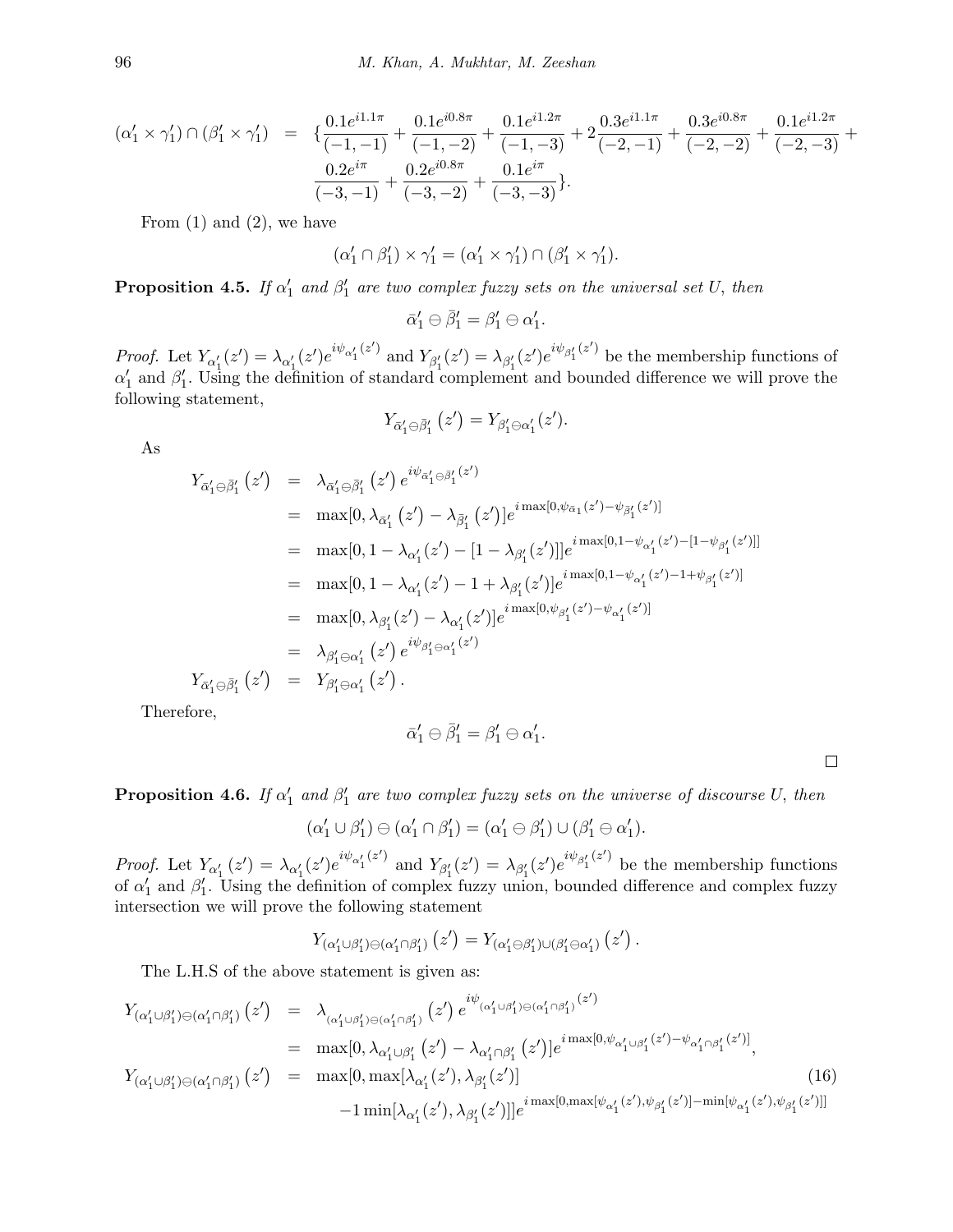The R.H.S is given as:

$$
Y_{(\alpha'_1 \ominus \beta'_1) \cup (\beta'_1 \ominus \alpha'_1)}(z') = \lambda_{(\alpha'_1 \ominus \beta'_1) \cup (\beta'_1 \ominus \alpha'_1)}(z') e^{i\psi_{(\alpha'_1 \ominus \beta'_1) \cup (\beta'_1 \ominus \alpha'_1)}(z')}
$$
  

$$
= \max[\lambda_{\alpha'_1 \ominus \beta'_1}(z'), \lambda_{\beta'_1 \ominus \alpha'_1}(z')] e^{i \max[\psi_{\alpha'_1 \ominus \beta'_1}(z'), \psi_{\beta'_1 \ominus \alpha'_1}(z')]}
$$

$$
Y_{(\alpha'_1 \ominus \beta'_1) \cup (\beta'_1 \ominus \alpha'_1)}(z') = \max[\max[0, \lambda_{\alpha'_1}(z') - \lambda_{\beta'_1}(z')], \max[0, \lambda_{\beta'_1}(z') - \lambda_{\alpha'_1}(z')]]
$$
  

$$
e^{i \max[\max[0, \psi_{\alpha'_1}(z') - \psi_{\beta'_1}(z')], \max[0, \psi_{\beta'_1}(z') - \psi_{\alpha'_1}(z')]]}.
$$

To prove the above statement, we have the following cases: **Case I.** If

$$
\lambda_{\alpha_1'}(z') \leq \lambda_{\beta_1'}(z') \text{ and } \psi_{\alpha_1'}(z') \leq \psi_{\beta_1'}(z'),
$$

then equation (1) becomes

$$
Y_{(\alpha'_1 \cup \beta'_1) \ominus (\alpha'_1 \cap \beta'_1)}(z') = \max[0, \lambda_{\beta'_1}(z') - \lambda_{\alpha'_1}(z')]e^{i \max[0, \psi_{\beta'_1}(z') - \psi_{\alpha'_1}(z')]}\n\nY_{(\alpha'_1 \cup \beta'_1) \ominus (\alpha'_1 \cap \beta'_1)}(z') = [\lambda_{\beta'_1}(z') - \lambda_{\alpha'_1}(z')]e^{i[\psi_{\beta'_1}(z') - \psi_{\alpha'_1}(z')]}. \n\n(17)
$$

Also, equation (2) becomes

$$
Y_{(\alpha'_1 \ominus \beta'_1) \cup (\beta'_1 \ominus \alpha'_1)}(z') = \max[0, \lambda_{\beta'_1}(z') - \lambda_{\alpha'_1}(z')]e^{i \max[0, \psi_{\beta'_1}(z') - \psi_{\alpha'_1}(z')]}\n\nY_{(\alpha'_1 \ominus \beta'_1) \cup (\beta'_1 \ominus \alpha'_1)}(z') = [\lambda_{\beta'_1}(z') - \lambda_{\alpha'_1}(z')]e^{i[\psi_{\beta'_1}(z') - \psi_{\alpha'_1}(z')]}.
$$
\n(18)

From (3)and (4)*,* we get

$$
Y_{(\alpha'_1 \cup \beta'_1) \ominus (\alpha'_1 \cap \beta'_1)}(z') = Y_{(\alpha'_1 \ominus \beta'_1) \cup (\beta'_1 \ominus \alpha'_1)}(z') .
$$

**Case II.** If

 $\lambda_{\alpha'_{1}}(z') \geq \lambda_{\beta'_{1}}(z')$  and  $\psi_{\alpha'_{1}}(z') \geq \psi_{\beta'_{1}}(z'),$ 

then equation (1) becomes

$$
Y_{(\alpha'_1 \cup \beta'_1) \ominus (\alpha'_1 \cap \beta'_1)}(z') = \max[0, \lambda_{\alpha'_1}(z') - \lambda_{\beta'_1}(z')]e^{i \max[0, \psi_{\alpha'_1}(z') - \psi_{\beta'_1}(z')]}\n\nY_{(\alpha'_1 \cup \beta'_1) \ominus (\alpha'_1 \cap \beta'_1)}(z') = [\lambda_{\alpha'_1}(z') - \lambda_{\beta'_1}(z')]e^{i[\psi_{\alpha'_1}(z') - \psi_{\beta'_1}(z')]}.
$$
\n(19)

Also, equation (2) becomes

$$
Y_{(\alpha'_1 \ominus \beta'_1) \cup (\beta'_1 \ominus \alpha'_1)}(z') = \max[\lambda_{\alpha'_1}(z') - \lambda_{\beta'_1}(z'), 0] e^{i \max[\psi_{\alpha'_1}(z') - \psi_{\beta'_1}(z'), 0]}
$$
  
\n
$$
Y_{(\alpha'_1 \ominus \beta'_1) \cup (\beta'_1 \ominus \alpha'_1)}(z') = [\lambda_{\alpha'_1}(z') - \lambda_{\beta'_1}(z')] e^{i[\psi_{\alpha'_1}(z') - \psi_{\beta'_1}(z')]}.
$$
\n(20)

From (5)and (6)*,* we get

$$
Y_{(\alpha'_1 \cup \beta'_1) \ominus (\alpha'_1 \cap \beta'_1)}(z') = Y_{(\alpha'_1 \ominus \beta'_1) \cup (\beta'_1 \ominus \alpha'_1)}(z').
$$

**Case III.** If

$$
\lambda_{\alpha'_1}(z') \leq \lambda_{\beta'_1}(z') \text{ and } \psi_{\alpha'_1}(z') \geq \psi_{\beta'_1}(z'),
$$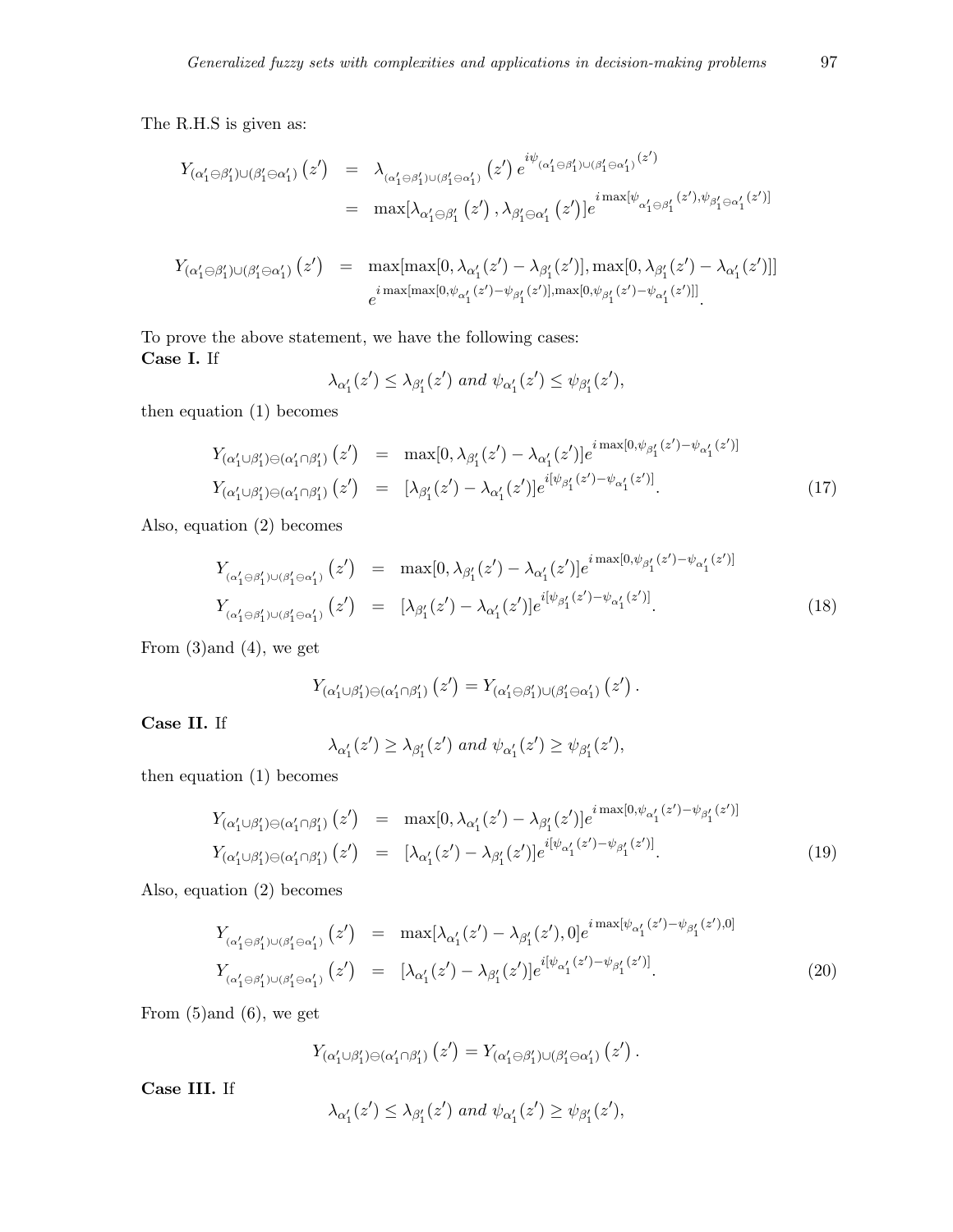then equation (1) becomes

$$
Y_{(\alpha'_1 \cup \beta'_1) \ominus (\alpha'_1 \cap \beta'_1)}(z') = \max[0, \lambda_{\beta'_1}(z') - \lambda_{\alpha'_1}(z')]e^{i \max[0, \psi_{\alpha'_1}(z') - \psi_{\beta'_1}(z')]},
$$
  
\n
$$
Y_{(\alpha'_1 \cup \beta'_1) \ominus (\alpha'_1 \cap \beta'_1)}(z') = [\lambda_{\beta'_1}(z') - \lambda_{\alpha'_1}(z')]e^{i[\psi_{\alpha'_1}(z') - \psi_{\beta'_1}(z')]}. \tag{21}
$$

Also, equation (2) becomes

$$
Y_{(\alpha'_1 \ominus \beta'_1) \cup (\beta'_1 \ominus \alpha'_1)}(z') = \max[0, \lambda_{\beta'_1}(z') - \lambda_{\alpha'_1}(z')]e^{i \max[\psi_{\alpha'_1}(z') - \psi_{\beta'_1}(z'), 0]},
$$
  
\n
$$
Y_{(\alpha'_1 \ominus \beta'_1) \cup (\beta'_1 \ominus \alpha'_1)}(z') = [\lambda_{\beta'_1}(z') - \lambda_{\alpha'_1}(z')]e^{i[\psi_{\alpha'_1}(z') - \psi_{\beta'_1}(z')]}.
$$
\n(22)

From (7)and (8)*,* we get

$$
Y_{(\alpha'_1 \cup \beta'_1) \ominus (\alpha'_1 \cap \beta'_1)}(z') = Y_{(\alpha'_1 \ominus \beta'_1) \cup (\beta'_1 \ominus \alpha'_1)}(z').
$$

**Case IV.** If

$$
\lambda_{\alpha'_1}(z') \geq \lambda_{\beta'_1}(z') \text{ and } \psi_{\alpha'_1}(z') \leq \psi_{\beta'_1}(z'),
$$

then equation (1) becomes

$$
Y_{(\alpha'_1 \cup \beta'_1) \ominus (\alpha'_1 \cap \beta'_1)}(z') = \max[0, \lambda_{\alpha'_1}(z') - \lambda_{\beta'_1}(z')] e^{i \max[0, \psi_{\beta'_1}(z') - \psi_{\alpha'_1}(z')]},
$$
  
\n
$$
Y_{(\alpha'_1 \cup \beta'_1) \ominus (\alpha'_1 \cap \beta'_1)}(z') = [\lambda_{\alpha'_1}(z') - \lambda_{\beta'_1}(z')] e^{i[\psi_{\beta'_1}(z') - \psi_{\alpha'_1}(z')]}. \tag{23}
$$

Also, equation (2) becomes

$$
Y_{(\alpha'_1 \ominus \beta'_1) \cup (\beta'_1 \ominus \alpha'_1)}(z') = \max[\lambda_{\alpha'_1}(z') - \lambda_{\beta'_1}(z'), 0] e^{i \max[0, \psi_{\beta'_1}(z') - \psi_{\alpha'_1}(z')]},
$$
  
\n
$$
Y_{(\alpha'_1 \ominus \beta'_1) \cup (\beta'_1 \ominus \alpha'_1)}(z') = [\lambda_{\alpha'_1}(z') - \lambda_{\beta'_1}(z')] e^{i[\psi_{\beta'_1}(z') - \psi_{\alpha'_1}(z')]}. \tag{24}
$$

From (9)and (10)*,* we get

$$
Y_{(\alpha'_1 \cup \beta'_1) \ominus (\alpha'_1 \cap \beta'_1)}(z') = Y_{(\alpha'_1 \ominus \beta'_1) \cup (\beta'_1 \ominus \alpha'_1)}(z').
$$

Thus from the above cases, we have

$$
(\alpha'_1 \cup \beta'_1) \ominus (\alpha'_1 \cap \beta'_1) = (\alpha'_1 \ominus \beta'_1) \cup (\beta'_1 \ominus \alpha'_1).
$$

**Example 4.7.** *Suppose*

$$
\alpha'_1 = \frac{0.3e^{i1.2\pi}}{-1} + \frac{0.6e^{i\pi}}{-2} + \frac{0.1e^{i2\pi}}{-3},
$$
  

$$
\beta'_1 = \frac{0.4e^{i1.6\pi}}{-1} + \frac{0.9e^{i1.4\pi}}{-2} + \frac{0.2e^{i1.2\pi}}{-3},
$$

are two complex fuzzy sets. Using CF union, bounded product and CF intersection we will prove the above statement as:

$$
\begin{array}{rcl}\n\alpha'_1 \cup \beta'_1 &=& \frac{0.4e^{i1.6\pi}}{-1} + \frac{0.9e^{i1.4\pi}}{-2} + \frac{0.2e^{i2\pi}}{-3}, \\
\alpha'_1 \cap \beta'_1 &=& \frac{0.3e^{i1.2\pi}}{-1} + \frac{0.6e^{i\pi}}{-2} + \frac{0.1e^{i1.2\pi}}{-3},\n\end{array}
$$

 $\Box$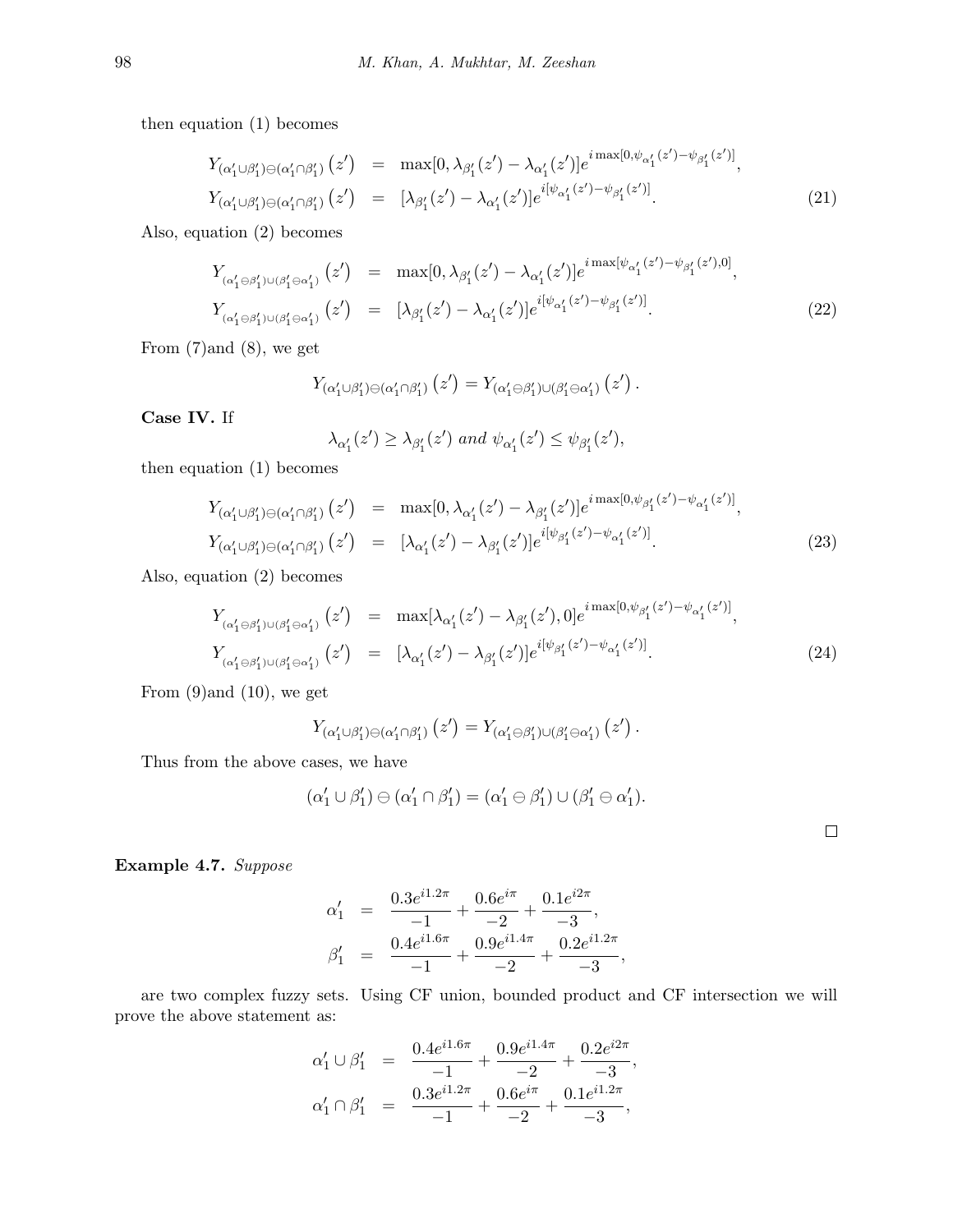$$
(\alpha'_1 \cup \beta'_1) \ominus (\alpha'_1 \cap \beta'_1) = \frac{0.1e^{i0.4\pi}}{-1} + \frac{0.3e^{i0.4\pi}}{-2} + \frac{0.1e^{i0.8\pi}}{-3}.
$$
 (1)

Now

$$
\alpha'_1 \ominus \beta'_1 = \frac{0e^{i0\pi}}{-1} + \frac{0e^{i0\pi}}{-2} + \frac{0e^{i0.8\pi}}{-3},
$$
  
\n
$$
\beta'_1 \ominus \alpha'_1 = \frac{0.1e^{i0.4\pi}}{-1} + \frac{0.3e^{i0.4\pi}}{-2} + \frac{0.1e^{i0\pi}}{-3},
$$
  
\n
$$
(\alpha'_1 \ominus \beta'_1) \cup (\beta'_1 \ominus \alpha'_1) = \frac{0.1e^{i0.4\pi}}{-1} + \frac{0.3e^{i0.4\pi}}{-2} + \frac{0.1e^{i0.8\pi}}{-3}.
$$
 (2)

From (1) and (2)*,* we have

$$
(\alpha'_1 \cup \beta'_1) \ominus (\alpha'_1 \cap \beta'_1) = (\alpha'_1 \ominus \beta'_1) \cup (\beta'_1 \ominus \alpha'_1).
$$

**Proposition 4.8.** *If*  $\alpha'_1$  and  $\beta'_1$  are two complex fuzzy sets on the universe of discourse *U,* then

$$
\overline{\alpha'_1 \cdot \beta'_1} = \overline{\alpha'_1} + \overline{\beta'_1}.
$$

*Proof.* Let  $Y_{\alpha_1'}(z') = \lambda_{\alpha_1'}(z')e^{i\psi_{\alpha_1'}(z')}$  and  $Y_{\beta_1'}(z') = \lambda_{\beta_1'}(z')e^{i\psi_{\beta_1'}(z')}$  be the membership functions of  $\alpha'_{1}$  and  $\beta'_{1}$ . Using the definition of standard CF complement, dot product and algebraic sum we will prove the following statement

$$
Y_{\overline{\alpha'_1} \cdot \overline{\beta'_1}}(z') = Y_{\overline{\alpha'_1} + \overline{\beta'_1}}(z') .
$$

The L.H.S is given as:

$$
Y_{\overline{\alpha'_1 \cdot \beta'_1}}(z') = \lambda_{\overline{\alpha'_1 \cdot \beta'_1}}(z') e^{i\psi_{\overline{\alpha'_1 \cdot \beta'_1}}(z')}
$$
  
\n
$$
= [1 - \lambda_{\alpha'_1 \cdot \beta'_1} (z')] e^{i[2\pi - \psi_{\alpha'_1 \cdot \beta'_1} (z')]}
$$
  
\n
$$
= [1 - \lambda_{\alpha'_1} (z') \cdot \lambda_{\beta'_1} (z')] e^{i[2\pi - 2\pi [\frac{\psi_{\alpha'_1}(z')}{2\pi} \cdot \frac{\psi_{\beta'_1}(z')}{2\pi}]]}
$$
  
\n
$$
Y_{\overline{\alpha'_1 \cdot \beta'_1}}(z') = [1 - \lambda_{\alpha'_1} (z') \cdot \lambda_{\beta'_1} (z')] e^{i[2\pi - \frac{\psi_{\alpha'_1}(z') \cdot \psi_{\beta'_1}(z')}{2\pi}]}.
$$
(25)

The R.H.S is given as:

$$
Y_{\bar{\alpha}'_1 + \bar{\beta}'_1}(z') = \lambda_{\bar{\alpha}'_1 + \bar{\beta}'_1}(z') e^{i\psi_{\bar{\alpha}'_1 + \bar{\beta}'_1}(z')}
$$
  
\n
$$
= [\lambda_{\bar{\alpha}'_1} + \lambda_{\bar{\beta}'_1} - \lambda_{\bar{\alpha}'_1} \cdot \lambda_{\bar{\beta}'_1}] e^{i2\pi [\frac{\psi_{\bar{\alpha}'_1}(z')}{2\pi} + \frac{\psi_{\bar{\beta}'_1}(z')}{2\pi} - \frac{\psi_{\bar{\alpha}'_1}(z')}{2\pi} \cdot \frac{\psi_{\bar{\beta}'_1}(z')}{2\pi}]}{2\pi}]
$$
  
\n
$$
= [1 - \lambda_{\alpha'_1}(z') + 1 - \lambda_{\beta'_1}(z') - [1 - \lambda_{\alpha'_1}(z')][1 - \lambda_{\beta'_1}(z')]]
$$
  
\n
$$
e^{i2\pi [\frac{2\pi - \psi_{\alpha'_1}(z')}{2\pi} + \frac{2\pi - \psi_{\beta'_1}(z')}{2\pi} - \frac{2\pi - \psi_{\alpha'_1}(z')}{2\pi} \cdot \frac{2\pi - \psi_{\beta'_1}(z')}{2\pi}]}
$$
  
\n
$$
Y_{\bar{\alpha}'_1 + \bar{\beta}'_1}(z') = [1 - \lambda_{\alpha'_1}(z') \cdot \lambda_{\beta'_1}(z')] e^{i[2\pi - \frac{\psi_{\alpha'_1}(z') \cdot \psi_{\beta'_1}(z')}{2\pi}]}.
$$
  
\n(26)

From (1) and (2)*,* we have

$$
Y_{\overline{\alpha'_1} \cdot \overline{\beta'_1}}(z') = Y_{\overline{\alpha'_1} + \overline{\beta'_1}}(z').
$$
  

$$
\overline{\alpha'_1 \cdot \beta'_1} = \overline{\alpha'_1} + \overline{\beta'_1}.
$$

Thus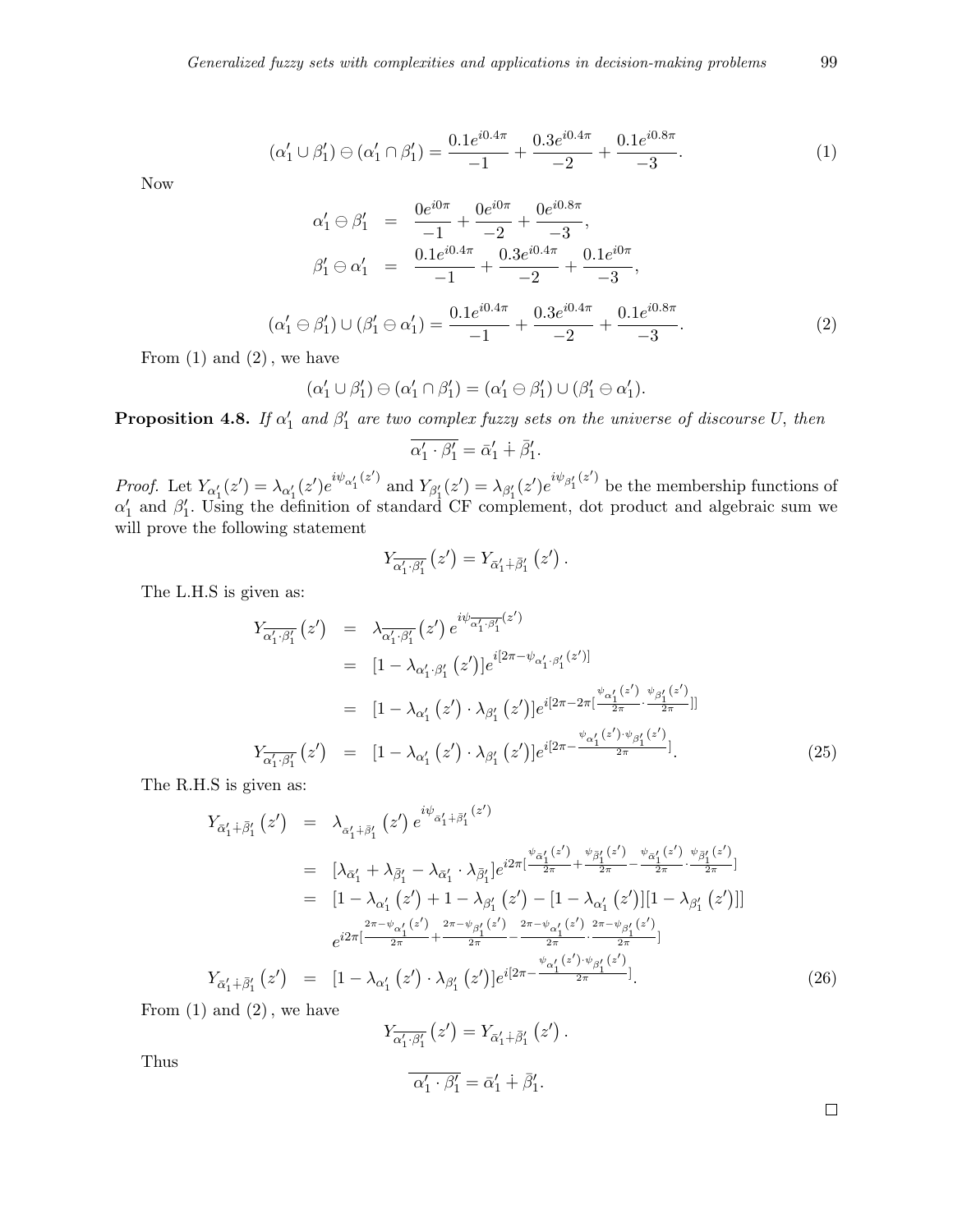**Proposition 4.9.** *If*  $\alpha'_1$  and  $\beta'_1$  are two complex fuzzy sets on the universe of discourse *U,* then

$$
(\alpha_1'\cdot\beta_1')\ominus\alpha_1'=\phi.
$$

*Proof.* Let  $Y_{\alpha_1'}(z') = \lambda_{\alpha_1'}(z')e^{i\psi_{\alpha_1'}(z')}$  and  $Y_{\beta_1'}(z') = \lambda_{\beta_1'}(z')e^{i\psi_{\beta_1'}(z')}$  be the membership functions of  $\alpha'_{1}$  and  $\beta'_{1}$ . Using the definition of dot product and bounded difference we will prove the following statement:

$$
Y_{\left(\alpha_{1}^{\prime}\cdot\beta_{1}^{\prime}\right)\ominus\alpha_{1}^{\prime}}\left(z^{\prime}\right)=\phi.
$$

As

$$
Y_{(\alpha'_1 \cdot \beta'_1) \ominus \alpha'_1} (z') = \lambda_{(\alpha'_1 \cdot \beta'_1) \ominus \alpha'_1} (z') e^{i\psi_{(\alpha'_1 \cdot \beta'_1) \ominus \alpha'_1} (z')}
$$
  
\n
$$
= \max[0, \lambda_{\alpha'_1 \cdot \beta'_1} (z') - \lambda_{\alpha'_1} (z')] e^{i \max[0, \psi_{\alpha'_1 \cdot \beta'_1} (z') - \psi_{\alpha'_1} (z')]}
$$
  
\n
$$
= \max[0, \lambda_{\alpha'_1} (z') \cdot \lambda_{\beta'_1} (z') - \lambda_{\alpha'_1} (z')] e^{i \max[0, \psi_{\alpha'_1} (z') - \psi_{\alpha'_1} (z')]}
$$
  
\n
$$
= \max[0, \lambda_{\alpha'_1} (z') [\lambda_{\beta'_1} (z') - 1]] e^{i \max[0, \psi_{\alpha'_1} (z')] - \psi_{\beta'_1} (z')} = \max[0, -\lambda_{\alpha'_1} (z') \lambda_{\beta'_1} (z')] e^{i \max[0, -\frac{\psi_{\alpha'_1} (z') \psi_{\beta'_1} (z')}{2\pi}]}
$$
  
\n
$$
Y_{(\alpha'_1 \cdot \beta'_1) \ominus \alpha'_1} (z') = \phi.
$$

Thus we proved that

$$
\alpha_1'\cdot\beta_1')\ominus\alpha_1'=\phi.
$$

**Proposition 4.10.** *If*  $\alpha'_1$  and  $\beta'_1$  are two complex fuzzy sets on the universe of discourse *U,* then

(

$$
(\alpha'_1 \odot \bar{\beta}'_1) = (\alpha'_1 \ominus \beta'_1).
$$

*Proof.* Let  $Y_{\alpha_1'}(z') = \lambda_{\alpha_1'}(z')e^{i\psi_{\alpha_1'}(z')}$  and  $Y_{\beta_1'}(z') = \lambda_{\beta_1'}(z')e^{i\psi_{\beta_1'}(z')}$  be the membership functions of  $\alpha'_{1}$  and  $\beta'_{1}$ . Using the definition of bounded product, standard complex fuzzy complement and bounded difference we will prove the following statement:

$$
Y_{\alpha_{1}'\odot\bar{\beta}_{1}'}(z')=Y_{\alpha_{1}'\ominus\beta_{1}'}(z')\,.
$$

The L.H.S of the above statement is given as:

$$
Y_{\alpha'_{1}\odot\bar{\beta}'_{1}}(z') = \lambda_{\alpha'_{1}\odot\bar{\beta}'_{1}}(z') e^{i\psi_{\alpha'_{1}\odot\bar{\beta}'_{1}}(z')}
$$
  
\n
$$
= \max[0, \lambda_{\alpha'_{1}}(z') + \lambda_{\bar{\beta}'_{1}}(z') - 1] e^{i\max[0, \psi_{\alpha'_{1}}(z') + \psi_{\bar{\beta}'_{1}}(z') - 2\pi]}
$$
  
\n
$$
= \max[0, \lambda_{\alpha'_{1}}(z') + 1 - \lambda_{\beta'_{1}}(z') - 1] e^{i\max[0, \psi_{\alpha'_{1}}(z') + 2\pi - \psi_{\beta'_{1}}(z') - 2\pi]}
$$
  
\n
$$
Y_{\alpha'_{1}\odot\bar{\beta}'_{1}}(z') = \max[0, \lambda_{\alpha'_{1}}(z') - \lambda_{\beta'_{1}}(z')] e^{i\max[0, \psi_{\alpha'_{1}}(z') - \psi_{\beta'_{1}}(z')]}. \tag{27}
$$

The R.H.S of the above statement is given as:

$$
Y_{\alpha'_{1} \ominus \beta'_{1}}(z') = \lambda_{\alpha'_{1} \ominus \beta'_{1}}(z') e^{i\psi_{\alpha'_{1} \ominus \beta'_{1}}(z')}
$$
  
\n
$$
Y_{\alpha'_{1} \ominus \beta'_{1}}(z') = \max[0, \lambda_{\alpha'_{1}}(z') - \lambda_{\beta'_{1}}(z')] e^{i \max[0, \psi_{\alpha'_{1}}(z') - \psi_{\beta'_{1}}(z')]}.
$$
\n(28)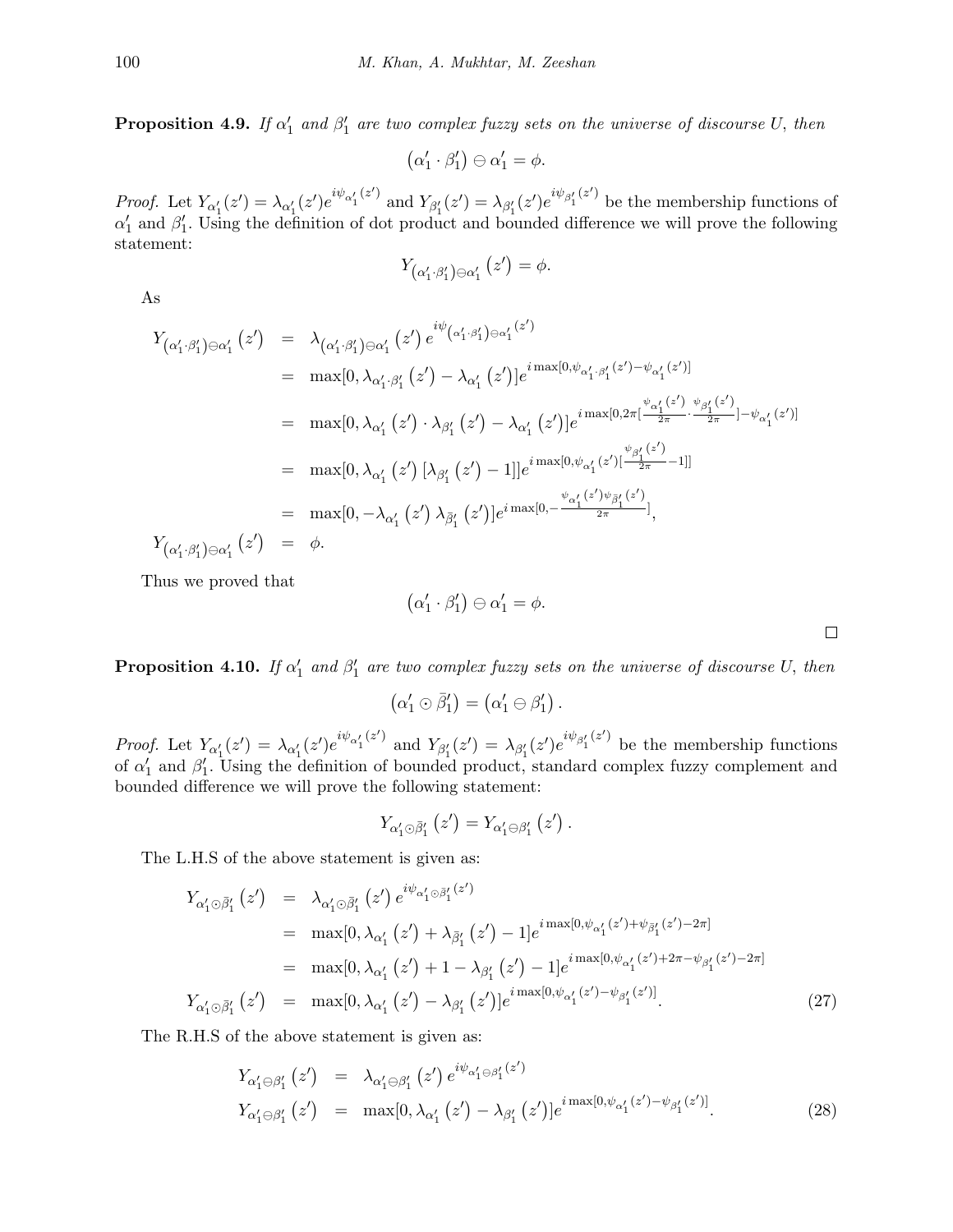From (1) and (2)*,*we have

Thus we proved that

$$
Y_{\alpha'_1 \odot \bar{\beta}'_1} (z') = Y_{\alpha'_1 \ominus \beta'_1} (z') .
$$
  

$$
(\alpha'_1 \odot \bar{\beta}'_1) = (\alpha'_1 \ominus \beta'_1) .
$$

**Proposition 4.11.** *If*  $\alpha'_1$  *and*  $\beta'_1$  *are two complex fuzzy sets on the universe of discourse U, then* 

$$
\alpha_1' \oplus \beta_1' = \beta_1' \oplus \alpha_1'.
$$

**Proposition 4.12.** *If*  $\alpha'_1$  and  $\beta'_1$  are two complex fuzzy sets on the universe of discourse *U,* then

$$
\alpha'_1 \cup (\alpha'_1 \odot \beta'_1) = \alpha'_1.
$$

*Proof.* Let  $Y_{\alpha_1'}(z') = \lambda_{\alpha_1'}(z')e^{i\psi_{\alpha_1'}(z')}$  and  $Y_{\beta_1'}(z') = \lambda_{\beta_1'}(z')e^{i\psi_{\beta_1'}(z')}$  be the membership functions of  $\alpha'_{1}$  and  $\beta'_{1}$ . Using the definition of complex fuzzy union and the bounded product we will prove the following statement:

$$
Y_{\alpha_1'\cup(\alpha_1'\odot\beta_1')}(z')=Y_{\alpha_1'}(z')\,.
$$

The L.H.S of the above statement is given as

$$
Y_{\alpha_1'\cup(\alpha_1'\odot\beta_1')}(z') = \lambda_{\alpha_1'\cup(\alpha_1'\odot\beta_1')}(z')e^{i\psi_{\alpha_1'\cup(\alpha_1'\odot\beta_1')}(z')} = \max[\lambda_{\alpha_1'}(z'),\lambda_{\alpha_1'\odot\beta_1'}(z')]e^{i\max[\psi_{\alpha_1'}(z'),\psi_{\alpha_1'\odot\beta_1'}(z')]} ,
$$
  
\n
$$
Y_{\alpha_1'\cup(\alpha_1'\odot\beta_1')}(z') = \max[\lambda_{\alpha_1'}(z'),\max[0,\lambda_{\alpha_1'}(z')+\lambda_{\beta_1'}(z')-1]]1e^{i\max[\psi_{\alpha_1'}(z'),\max[0,\psi_{\alpha_1'}(z')+\psi_{\beta_1'}(z')-2\pi]]}.
$$

Also,

$$
Y_{\alpha'_{1}}(z) = \lambda_{\alpha'_{1}}(z') e^{i\psi_{\alpha'_{1}}(z')}.
$$
\n(2)

 $\Box$ 

To prove the above statement, we have the following cases: **Case I.** If

$$
\lambda_{\alpha'_1}(z') \leq \lambda_{\beta'_1}(z') \text{ and } \psi_{\alpha'_1}(z') \leq \psi_{\beta'_1}(z'),
$$

then from equation (1)*,* we have

$$
Y_{\alpha'_{1} \cup (\alpha'_{1} \odot \beta'_{1})} (z') = \max[\lambda_{\alpha'_{1}} (z'), \lambda_{\alpha'_{1}} (z') + \lambda_{\beta'_{1}} (z') - 1] e^{i \max[\psi_{\alpha'_{1}}(z'), \psi_{\alpha'_{1}}(z') + \psi_{\beta'_{1}}(z') - 2\pi]}
$$
  
\n
$$
Y_{\alpha'_{1} \cup (\alpha'_{1} \odot \beta'_{1})} (z') = Y_{\alpha'_{1}} (z').
$$
  
\n
$$
Y_{\alpha'_{1} \cup (\alpha'_{1} \odot \beta'_{1})} (z') = Y_{\alpha'_{1}} (z').
$$

**Case II.** If

$$
\lambda_{\alpha_1'}(z') \geq \lambda_{\beta_1'}(z') \text{ and } \psi_{\alpha_1'}(z') \geq \psi_{\beta_1'}(z'),
$$

then equation (1) implies that

$$
Y_{\alpha'_{1} \cup (\alpha'_{1} \odot \beta'_{1})} (z') = \max[\lambda_{\alpha'_{1}} (z'), \lambda_{\alpha'_{1}} (z') + \lambda_{\beta'_{1}} (z') - 1] e^{i \max[\psi_{\alpha'_{1}}(z'), \psi_{\alpha'_{1}}(z') + \psi_{\beta'_{1}}(z') - 2\pi]} = \lambda_{\alpha'_{1}} (z') e^{i\psi_{\alpha'_{1}}(z')} Y_{\alpha'_{1} \cup (\alpha'_{1} \odot \beta'_{1})} (z') = Y_{\alpha'_{1}} (z').
$$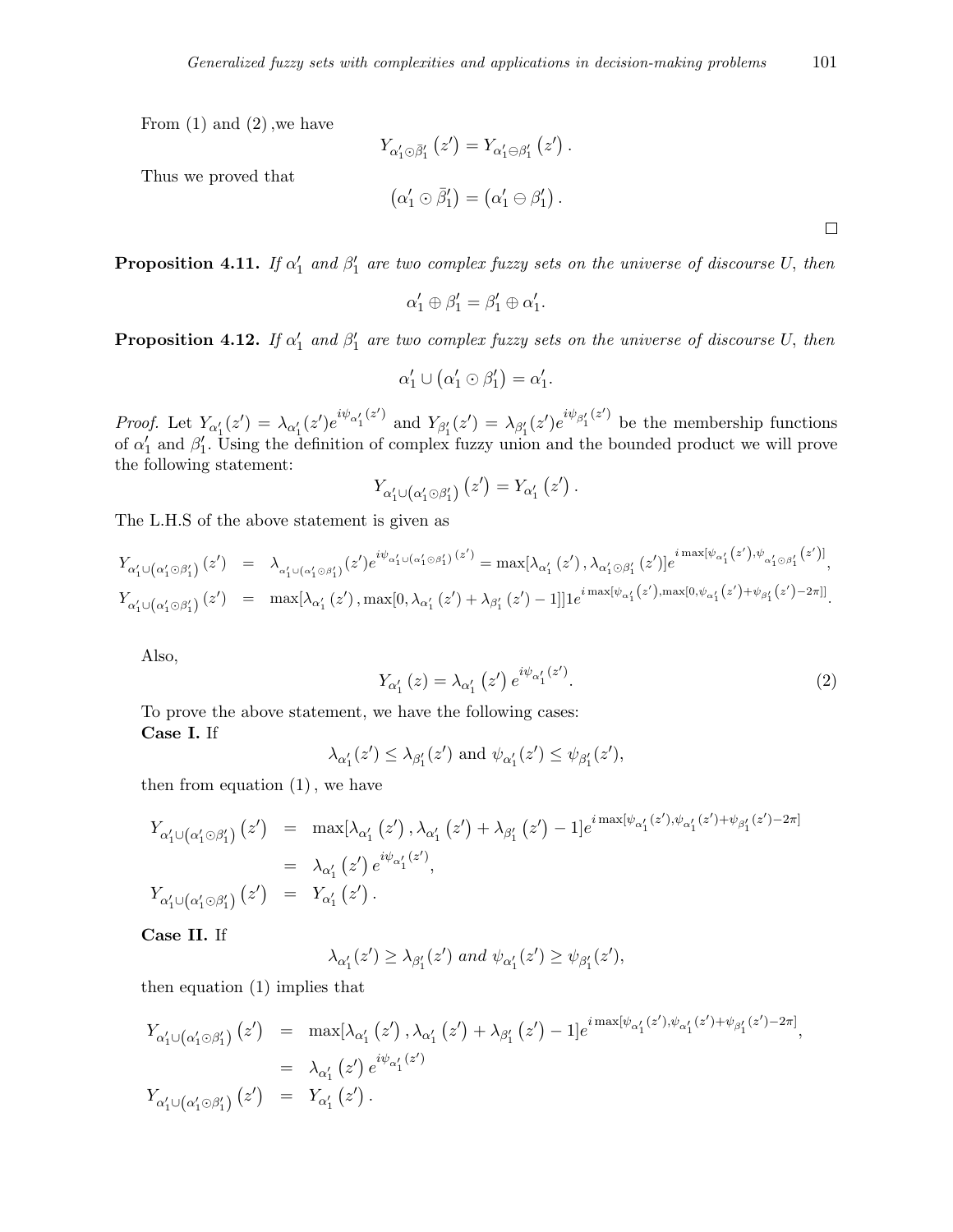**Case III.** If

$$
\lambda_{\alpha_1'}(z') \leq \lambda_{\beta_1'}(z') \text{ and } \psi_{\alpha_1'}(z') \geq \psi_{\beta_1'}(z')
$$

then equation (1) implies that

$$
Y_{\alpha'_1 \cup (\alpha'_1 \odot \beta'_1)}(z') = \max[\lambda_{\alpha'_1}(z'), \lambda_{\alpha'_1}(z') + \lambda_{\beta'_1}(z') - 1]e^{i \max[\psi_{\alpha'_1}(z'), \psi_{\alpha'_1}(z') + \psi_{\beta'_1}(z') - 2\pi]}
$$
  
\n
$$
= \lambda_{\alpha'_1}(z') e^{i\psi_{\alpha'_1}(z')},
$$
  
\n
$$
Y_{\alpha'_1 \cup (\alpha'_1 \odot \beta'_1)}(z') = Y_{\alpha'_1}(z').
$$

**Case IV.** If

$$
\lambda_{\alpha'_1}(z') \geq \lambda_{\beta'_1}(z')
$$
 and  $\psi_{\alpha'_1}(z') \leq \psi_{\beta'_1}(z')$ 

then equation (1) implies that

$$
Y_{\alpha'_{1}\cup(\alpha'_{1}\odot\beta'_{1})}(z') = \max[\lambda_{\alpha'_{1}}(z'), \lambda_{\alpha'_{1}}(z') + \lambda_{\beta'_{1}}(z') - 1]e^{i\max[\psi_{\alpha'_{1}}(z'), \psi_{\alpha'_{1}}(z') + \psi_{\beta'_{1}}(z') - 2\pi]}
$$
  
\n
$$
Y_{\alpha'_{1}\cup(\alpha'_{1}\odot\beta'_{1})}(z') = Y_{\alpha'_{1}}(z').
$$
  
\n
$$
Y_{\alpha'_{1}\cup(\alpha'_{1}\odot\beta'_{1})}(z') = Y_{\alpha'_{1}}(z').
$$

Thus from the above cases, we have

$$
\alpha'_1 \cup (\alpha'_1 \odot \beta'_1) = \alpha'_1.
$$

 $\Box$ 

 $\Box$ 

**Example 4.13.** *Suppose*

$$
\alpha'_1 = \frac{0.5e^{i1.2\pi}}{-1} + \frac{0.4e^{i0.8\pi}}{-2} + \frac{0.6e^{i\pi}}{-3},
$$
  

$$
\beta'_1 = \frac{0.7e^{i1.6\pi}}{-1} + \frac{0.9e^{i1.3\pi}}{-2} + \frac{0.8e^{i2\pi}}{-3},
$$

are two complex fuzzy sets. Using CF union and bounded product we will prove the above property as:

$$
\alpha'_1 \odot \beta'_1 = \frac{0.2e^{i0.8\pi}}{-1} + \frac{0.3e^{i0.1\pi}}{-2} + \frac{0.4e^{i\pi}}{-3}
$$
\n
$$
\alpha'_1 \cup (\alpha'_1 \odot \beta'_1) = \left(\frac{0.5e^{i1.2\pi}}{-1} + \frac{0.4e^{i0.8\pi}}{-2} + \frac{0.6e^{i\pi}}{-3}\right) \cup \left(\frac{0.2e^{i0.8\pi}}{-1} + \frac{0.3e^{i0.1\pi}}{-2} + \frac{0.4e^{i\pi}}{-3}\right),
$$
\n
$$
\alpha'_1 \cup (\alpha'_1 \odot \beta'_1) = \frac{0.5e^{i1.2\pi}}{-1} + \frac{0.4e^{i0.8\pi}}{-2} + \frac{0.6e^{i\pi}}{-3}.
$$

Thus

$$
\alpha'_1 \cup (\alpha'_1 \odot \beta'_1) = \alpha'_1.
$$

**Proposition 4.14.** If  $\alpha'_1$  and  $\beta'_1$  are two complex fuzzy sets on the universe of discourse U, then

$$
\alpha'_1 \odot (\beta'_1 \cap \gamma'_1) = (\alpha'_1 \odot \beta'_1) \cap (\alpha'_1 \odot \gamma'_1).
$$

*Proof.* The proof of this proposition is similar to the proof of Proposition 2.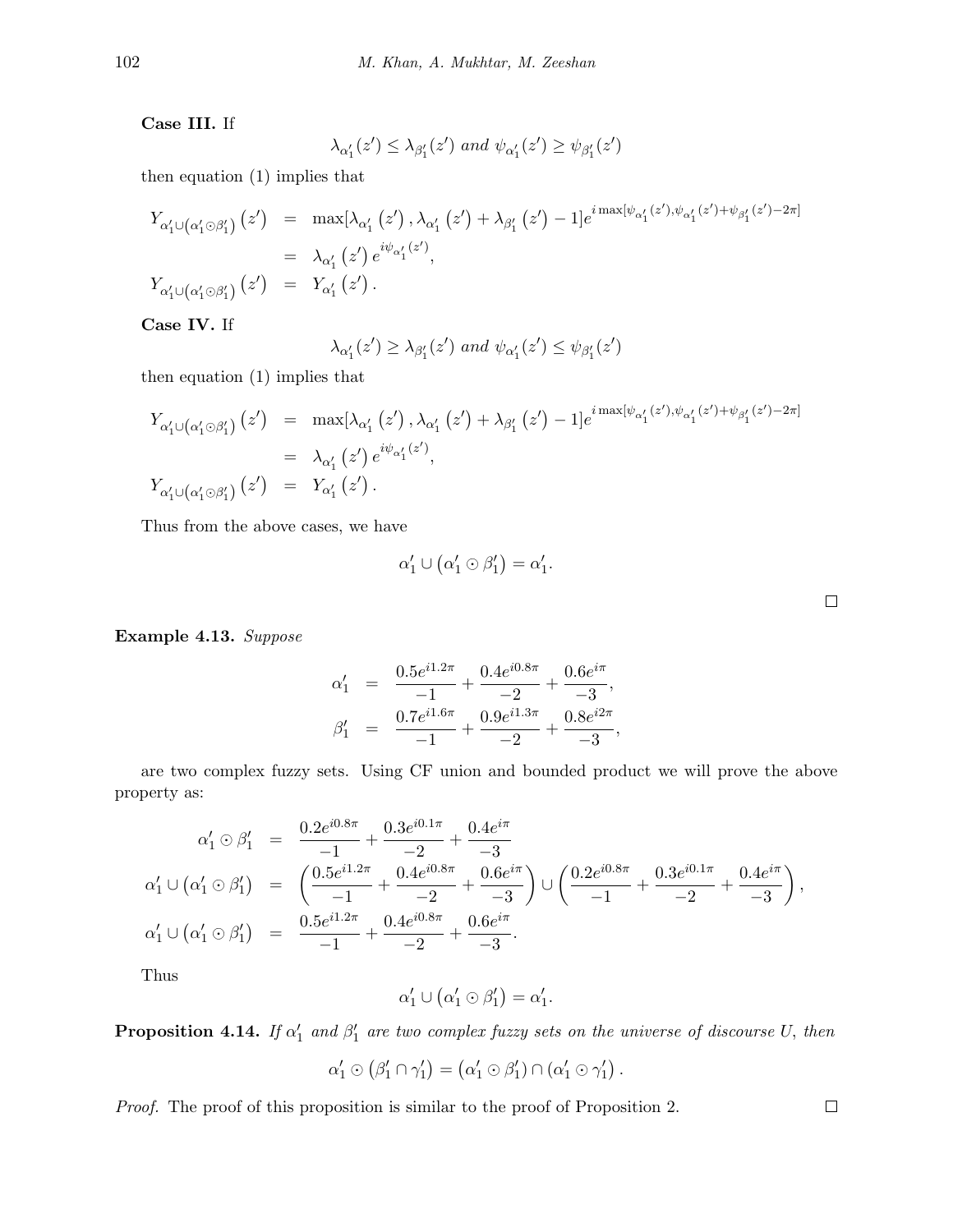**Example 4.15.** *Suppose*

$$
\alpha'_1 = \frac{0.6e^{i1.2\pi}}{-1} + \frac{0.9e^{i0.9\pi}}{-2} + \frac{0.8e^{i1.7\pi}}{-3},
$$
  
\n
$$
\beta'_1 = \frac{0.5e^{i1.6\pi}}{-1} + \frac{0.3e^{i1.3\pi}}{-2} + \frac{0.7e^{i1.3\pi}}{-3},
$$
  
\n
$$
\gamma'_1 = \frac{0.9e^{i\pi}}{-1} + \frac{0.5e^{i1.8\pi}}{-2} + \frac{0.6e^{i0.6\pi}}{-3}
$$

are two complex fuzzy sets. Using the bounded product and CF intersection we will prove the above property as:

$$
\beta'_1 \cap \gamma'_1 = \frac{0.5e^{i\pi}}{-1} + \frac{0.3e^{i1.3\pi}}{-2} + \frac{0.6e^{i0.6\pi}}{-3},
$$
\n
$$
\alpha'_1 \odot (\beta'_1 \cap \gamma'_1) = \left(\frac{0.6e^{i1.2\pi}}{-1} + \frac{0.9e^{i0.9\pi}}{-2} + \frac{0.8e^{i1.7\pi}}{-3}\right) \odot \left(\frac{0.5e^{i\pi}}{-1} + \frac{0.3e^{i1.3\pi}}{-2} + \frac{0.6e^{i0.6\pi}}{-3}\right),
$$
\n
$$
\alpha'_1 \odot (\beta'_1 \cap \gamma'_1) = \frac{0.1e^{i0.2\pi}}{-1} + \frac{0.2e^{i0.2\pi}}{-2} + \frac{0.4e^{i0.3\pi}}{-3}.
$$
\n(1)

Now

$$
\alpha'_1 \odot \beta'_1 = \frac{0.1e^{i0.8\pi}}{-1} + \frac{0.2e^{i0.2\pi}}{-2} + \frac{0.5e^{i\pi}}{-3},
$$
  
\n
$$
\alpha'_1 \odot \gamma'_1 = \frac{0.5e^{i0.2\pi}}{-1} + \frac{0.4e^{i0.7\pi}}{-2} + \frac{0.4e^{i0.3\pi}}{-3},
$$
  
\n
$$
(\alpha'_1 \odot \beta'_1) \cap (\alpha'_1 \odot \gamma'_1) = \frac{0.1e^{i0.2\pi}}{-1} + \frac{0.2e^{i0.2\pi}}{-2} + \frac{0.4e^{i0.3\pi}}{-3}.
$$
 (2)

From (1) and (2)*,* we have

$$
\alpha'_1 \odot (\beta'_1 \cap \gamma'_1) = (\alpha'_1 \odot \beta'_1) \cap (\alpha'_1 \odot \gamma'_1).
$$

## **5 Applications of complex fuzzy sets**

Here, we will discuss the applications of CFS in decision-making problems.

**Definition 5.1.** *Let U be a universal set then the complex fuzzy dominance matrix S is a CFS on the product*  $E \times E$ . It is defined by a membership function  $Y_S$ . The complex fuzzy dominance *matrix S is identified by a mapping*  $Y_S : E \times E \longrightarrow CF(U)$  *where*  $CF(U)$  *denotes the set of the complex fuzzy unit disk in S. Thus, S can be denoted by the set of*  $n \times n$  *matrix,* 

$$
S = (s_{ij}), s_{ij} = Y_S(e_i, e_j) = \lambda_S(e_i, e_j) e^{i\psi(e_i, e_j)}, \forall i, j \in [1, 2, ..., k], i \neq j
$$

*interpreted as the dominance degree of expert e<sup>i</sup> over e<sup>j</sup> on the set of*

$$
(u_i, c_j), i \in \{1, 2, ..., m\}, j \in \{1, 2, ..., n\},\
$$

where  $s_{ij} = 0$  denotes the indifference between  $e_i$  and  $e_j$   $(e_i \sim e_j)$ ,  $s_{ij} > 0$  denotes that  $e_i$  is preferred to  $e_j(e_i \succ e_j)$ ,  $s_{ij} < 0$  denotes that  $e_j$  is preferred to  $e_i$   $(e_i \prec e_j)$ . Dominance degree of expert  $e_i$  over  $e_j$  on the set of  $(u_i, c_j)$ ,  $i \in \{1, 2, ..., m\}$ ,  $j \in \{1, 2, ..., n\}$  are calculated as,

$$
s_{ij}^{A,B} = (h_{ij}^A - h_{ij}^B), 1 \le i \le m, 1 \le j \le n,
$$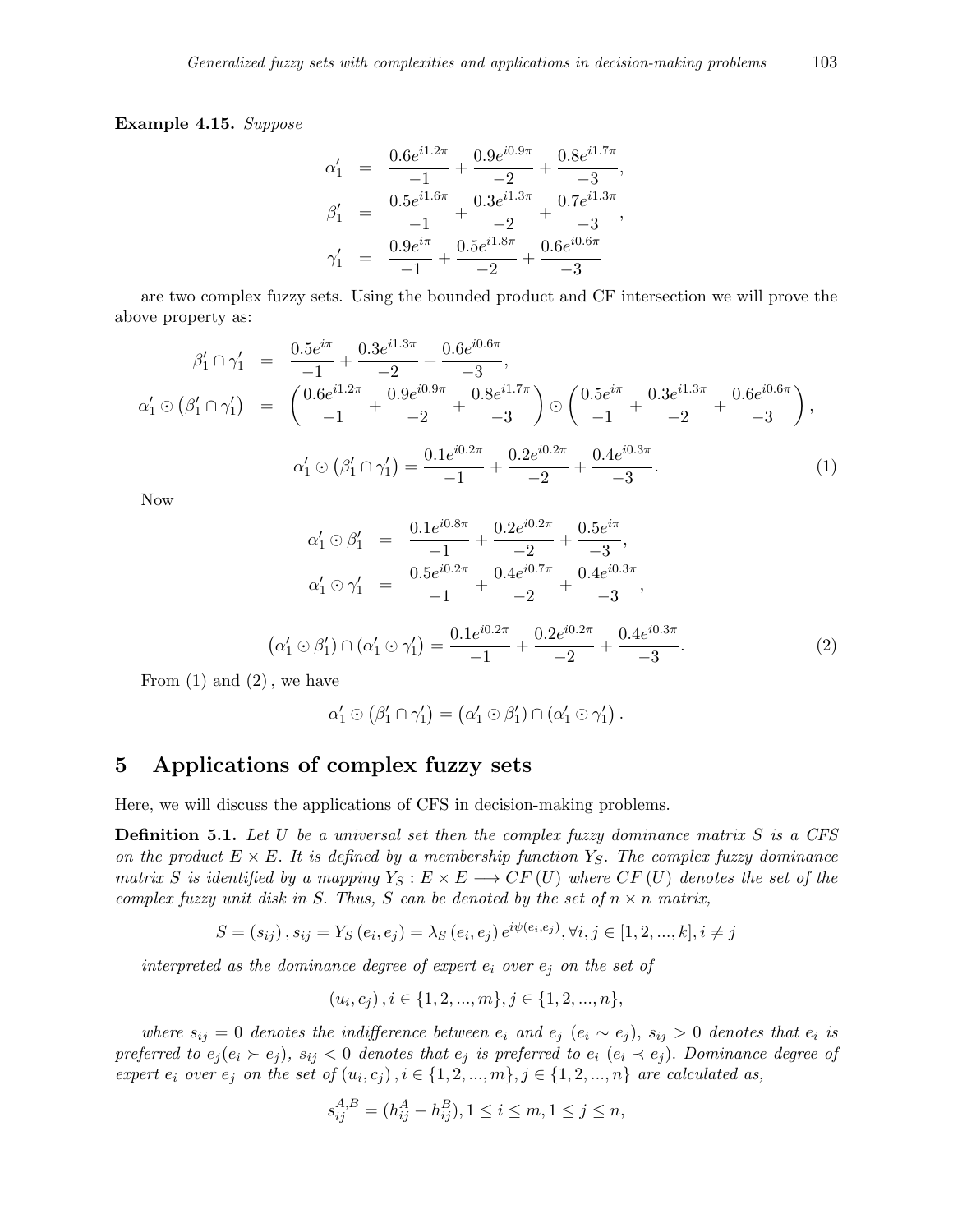*where A* and *B* belong to the set of expert *E* and  $h_{ij}^A$  and  $h_{ij}^B$  are complex fuzzy decision matrices *of experts A and B, respectively.*

## Algorithm

In this algorithm, we identify a maximum value by using multiple attribute decision-making problems. The following steps are used in this algorithm.

#### **Step I.**

Compute complex fuzzy decision matrices of a set of experts and for a multiple attribute decision making problem over *U*, a complex fuzzy decision matrix  $H = (h_{ij})$  can be written as:

$$
H = (h_{ij})_{m \times n} = \begin{pmatrix} h_{11} & h_{12} & \dots & h_{1n} \\ h_{21} & h_{22} & \dots & h_{2n} \\ \vdots & \vdots & & \vdots \\ h_{m1} & h_{m2} & \dots & h_{mn} \end{pmatrix}, h_{ij} \in [0, 1].
$$

#### **Step II.**

Complex fuzzy dominance matrices  $S^i$ ,  $i > 0$  are built on the subtraction of complex fuzzy decision matrices  $H^j$ ,  $j = \{1, 2, ..., k\}$  of individual experts.

$$
S^{i} = H^{j} - H^{l}, j = [1, 2, ..., k], l = j + \epsilon, \epsilon > 0.
$$

#### **Step III.**

Compute the complex fuzzy dominance matrices  $S^i$ ,  $i > 0$  are combined by the expression.

$$
S = \max_{l=1}^{q} (s_{ij}^l), i = [1, 2, ..., m], j = [1, 2, ..., n],
$$

where  $q$  is the number of complex fuzzy dominance matrices.

#### **Step IV.**

Utilize equation (1)*,* to calculate the correlation coefficients to multiple attribute decisionmaking problems.

$$
q_i = \sum_{j=1}^{n} w_j \times s_{ij}, \quad i = 1, 2, ..., m). \tag{1}
$$

#### **Step V.**

Rank the alternative according to these four attributes  $q_i$  ( $i = 1, 2, ..., m$ ). From the max values of  $q_i$ ;  $(i = 1, 2, ..., m)$  identify *S*.

**Example 5.2.** *Assume that a customer decides to purchase a new computer for his own private use. There are four alternatives*  $(M_1, M_2, M_3, M_4)$  *with different production dates. The customer considers four attributes, namely*  $C_1(Performance)$ *,*  $C_2(Appearance)$ *,*  $C_3(Serve)$ *, and*  $C_4(Ex$  *perience*) with the weight vector  $w = (0.2, 0.1, 0.3, 0.2)$  for selecting a computer. The cus*tomer wants to select a computer among the four alternatives above. Here, we use the principle of the minimum degree of difference between multiple attributes CFSs to solve the given steps.*

#### **Step I.**

In the first step, construct the complex fuzzy decision matrices of three experts *A, B*, and *C* and take the set of parameters  $U = \{M_1, M_2, M_3, M_4\}$  and  $C = \{C_1, C_2, C_3, C_4\}$  are

$$
A = \left(\begin{array}{cccc} 0.8 & 0.7 & 0.5 & 0.9 \\ 0.9 & 0.6 & 0.8 & 0.4 \\ 0.6 & 0.9 & 0.5 & 0.7 \\ 0.7 & 0.5 & 0.8 & 0.9 \end{array}\right), B = \left(\begin{array}{cccc} 0.7 & 0.6 & 0.5 & 0.8 \\ 0.6 & 0.4 & 0.6 & 0.3 \\ 0.5 & 0.8 & 0.4 & 0.5 \\ 0.4 & 0.3 & 0.7 & 0.8 \end{array}\right), C = \left(\begin{array}{cccc} 0.1 & 0.2 & 0.4 & 0.0 \\ 0.2 & 0.1 & 0.3 & 0.0 \\ 0.3 & 0.4 & 0.1 & 0.0 \\ 0.2 & 0.3 & 0.3 & 0.0 \end{array}\right).
$$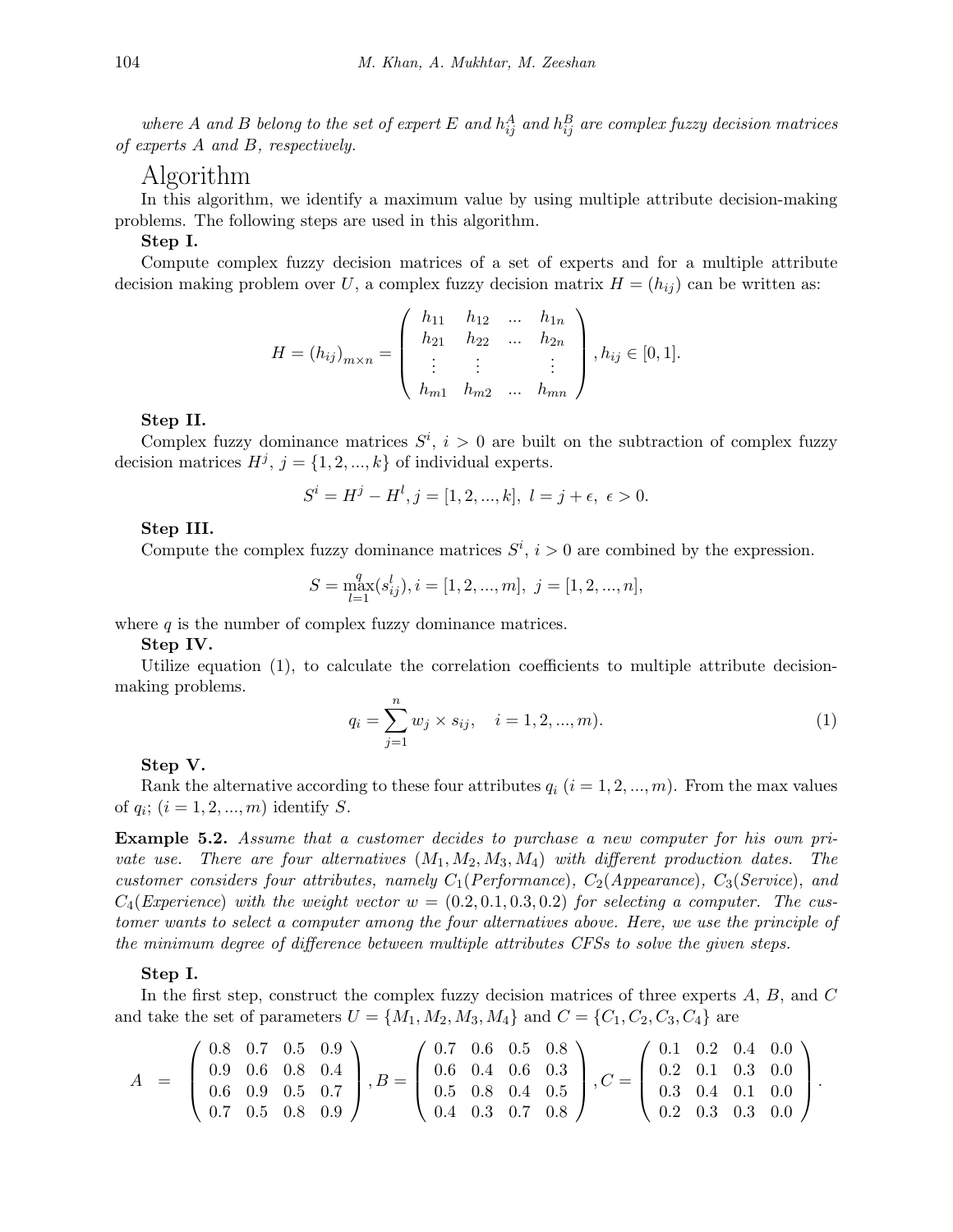#### **Step II.**

Find the complex fuzzy dominance matrix  $S^i$ ,  $i > 0$  are built of complex fuzzy decision matrices  $H^j$ ,  $j = \{1, 2, ..., k\}$  and are calculated by,

$$
s_{ij}^{A,B} = (h_{ij}^A - h_{ij}^B), 1 \le i \le m, 1 \le j \le n,
$$

where  $h_{ij}^A$  and  $h_{ij}^B$  are complex fuzzy decision matrices of experts *A* and *B*, respectively. The complex fuzzy dominance matrices between *A* and *B* is as follow:

$$
s_{ij}^{A,B} = \begin{pmatrix} 0.1 & 0.1 & 0.0 & 0.1 \\ 0.3 & 0.2 & 0.2 & 0.1 \\ 0.1 & 0.1 & 0.1 & 0.2 \\ 0.3 & 0.2 & 0.1 & 0.1 \end{pmatrix}, s_{ij}^{A,C} = \begin{pmatrix} 0.7 & 0.5 & 0.1 & 0.9 \\ 0.7 & 0.5 & 0.5 & 0.4 \\ 0.3 & 0.5 & 0.4 & 0.7 \\ 0.5 & 0.2 & 0.5 & 0.9 \end{pmatrix},
$$
  
\n
$$
s_{ij}^{B,C} = \begin{pmatrix} 0.6 & 0.4 & 0.1 & 0.8 \\ 0.4 & 0.3 & 0.3 & 0.3 \\ 0.2 & 0.4 & 0.3 & 0.5 \\ 0.2 & 0.0 & 0.4 & 0.8 \end{pmatrix}.
$$

**Step III.**

Find the complex fuzzy dominance matrix  $S^i$ ,  $i > 0$  are combined by the expression

$$
S=\max_{l=1}^q(s_{ij}^l), i=[1,2,...,m],\ j=[1,2,...,n],
$$

where *q* is the number of complex fuzzy dominance matrices.

|  | $C_1$ $C_2$ $C_3$ $C_4$ |                        |
|--|-------------------------|------------------------|
|  | $M_1$ 0.7 0.5 0.1 0.9   |                        |
|  |                         | $M_2$ 0.7 0.5 0.5 0.4. |
|  | $M_3$ 0.3 0.5 0.4 0.7   |                        |
|  | $M_4$ 0.5 0.2 0.5 0.9   |                        |

#### **Step IV.**

Utilize equation (1)*,* to calculate the correlation coefficient to multiple attribute decisionmaking problem as follow:

$$
q_1 = w_1 s_{11} + w_2 s_{21} + w_3 s_{31} + w_4 s_{41} = 0.2 \times 0.7 + 0.1 \times 0.7 + 0.3 \times 0.3 + 0.2 \times 0.5,
$$
  

$$
q_1 = 0.40.
$$

Similarly,

$$
q_2 = 0.34, q_3 = 0.29, q_4 = 0.61.
$$

Thus

$$
\left(\begin{array}{c} q_1 \\ q_2 \\ q_3 \\ q_4 \end{array}\right) = \left(\begin{array}{c} 0.40 \\ 0.34 \\ 0.29 \\ 0.61 \end{array}\right).
$$

#### **Step V.**

Rank the alternative according to the relative attribute. Therefore  $q_4 > q_1 > q_2 > q_3$  indicates that the most desirable alternatives are *q*4.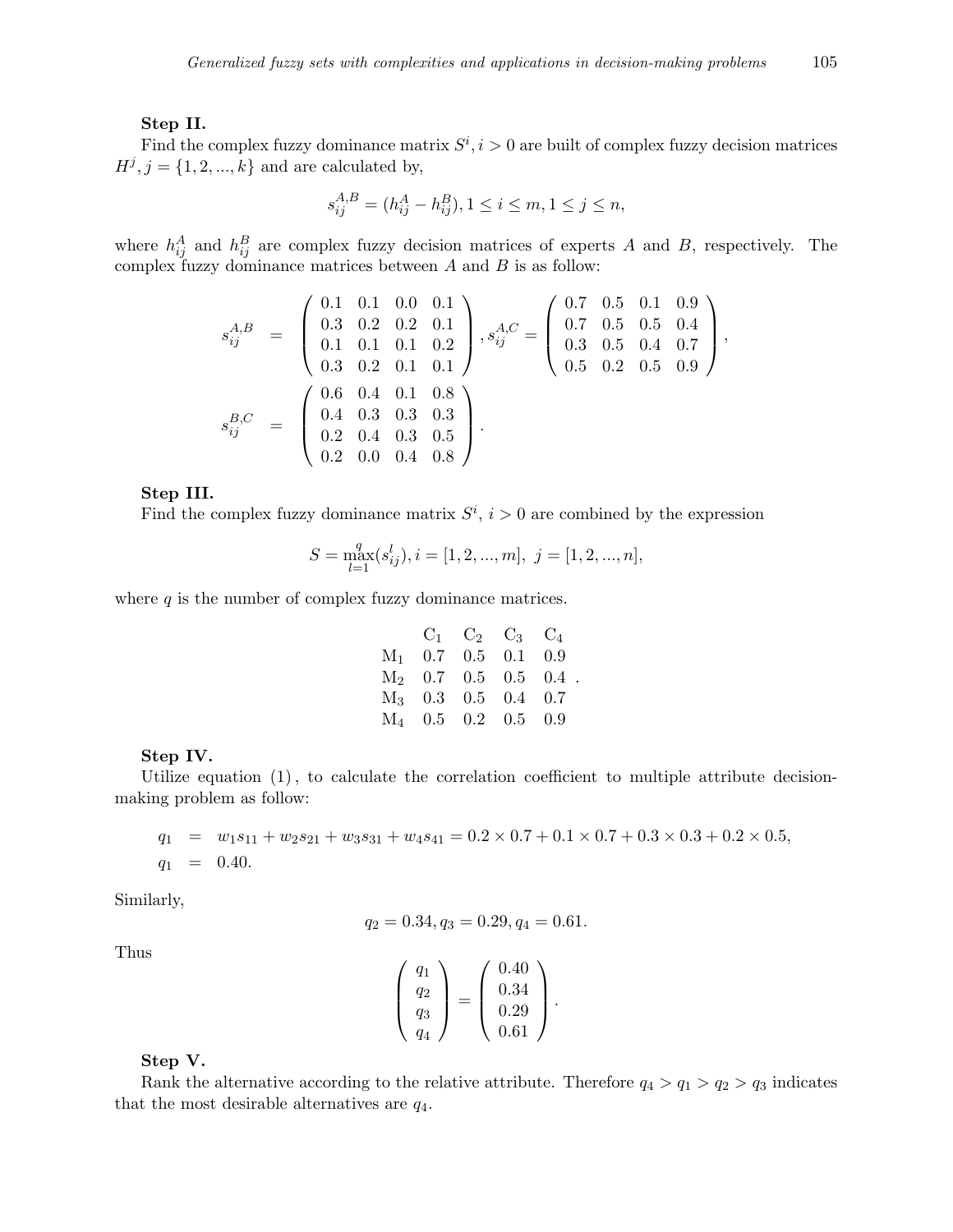## **6 Conclusions**

In this paper, we discussed the basic set-theoretic operations and rules of set theory for generalized fuzzy sets with complexities. Also, we presented a few fundamental results on CFSs using bounded sum, bounded product, bounded difference, simple difference, Cartesian product, algebraic product, and algebraic sums. We also constructed a multiple attribute decision-making model, developed an algorithm with the help of a complex fuzzy dominance matrix, and used it in decision-making problems. We hope that our findings will help improve the research on fuzzy set theory and will open a new way for applications, especially in decision analysis.

### **List of Abbreviations**

FS: Fuzzy Set; IFS: Intuitionistic Fuzzy Set; CFS: Complex Fuzzy Set.

**Declarations Availability of data and materials** Not applicable. **Competing interests** The authors declare that they have no competing interests.

### **Funding**

This work is financially supported by the Higher Education Commission of Pakistan (Grant No: 7750/Federal/NRPU/R&D/HEC/2017).

### **Authorship Contributions**

All authors contributed equally.

#### **Acknowledgments**

Not applicable.

## **References**

- [1] M. Ali, F. Smarandache, *Complex neutrosophic set*, Neural Computing and Applications, 28 (2017), 1817–1834.
- <span id="page-23-0"></span>[2] K. Atanassov, *Intuitionistic fuzzy sets*, Fuzzy Sets and Systems, 20(1) (1986), 87–96.
- <span id="page-23-1"></span>[3] K. Atanassov, G. Gargov, *Interval valued intuitionistic fuzzy sets*, Fuzzy Sets and Systems, 31 (1989), 343–349.
- <span id="page-23-2"></span>[4] T. Aydın, S. Engino˘glu, *Interval-valued intuitionistic fuzzy parameterized interval-valued intuitionistic fuzzy soft sets and their application in decision-making*, Journal of Ambient Intelligence and Humanized Computing,  $12(1)$   $(2021)$ ,  $1541-1558$ .
- <span id="page-23-4"></span>[5] E. Ayyildiz, A.T. Gumus, *Interval-valued Pythagorean fuzzy AHP method-based supply chain performance evaluation by a new extension of SCOR model: SCOR 4.0*, Complex and Intelligent Systems, 7(1) (2021), 559–576.
- <span id="page-23-3"></span>[6] F. Ecer, D. Pamucar, *MARCOS technique under intuitionistic fuzzy environment for determining the COVID-19 pandemic performance of insurance companies in terms of healthcare services*, Applied Soft Computing, 104 (2021), 107199.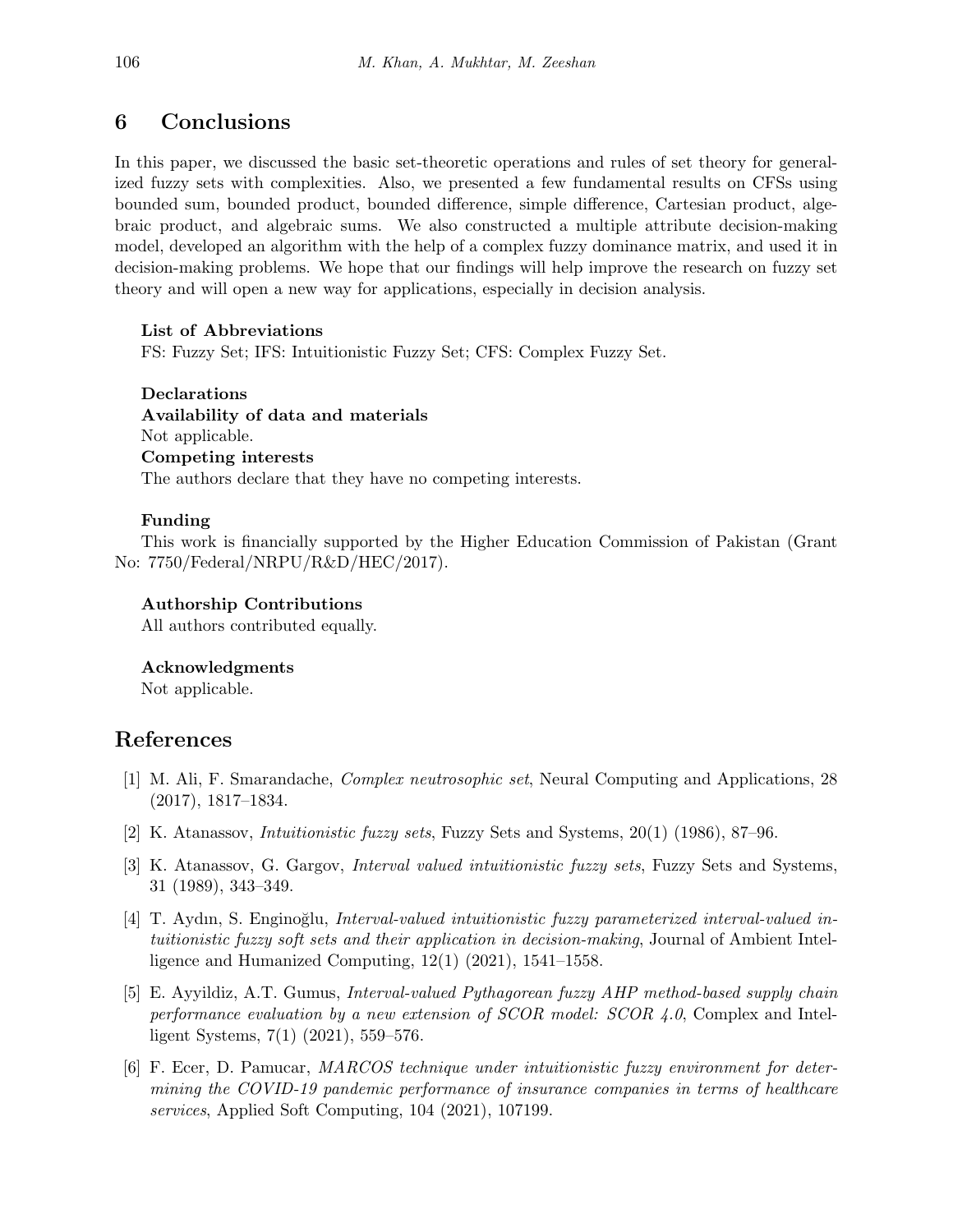- <span id="page-24-4"></span>[7] P.A. Ejegwa, I.C. Onyeke, *Intuitionistic fuzzy statistical correlation algorithm with applications to multicriteria-based decision-making processes*, International Journal of Intelligent Systems, 36(3) (2021), 1386–1407.
- <span id="page-24-9"></span>[8] P. Ejegwa, S. Wen, Y. Feng, W. Zhang, N. Tang, *Novel Pythagorean fuzzy correlation measures via Pythagorean fuzzy deviation, variance and covariance with applications to pattern recognition and career placement*, IEEE Transactions on Fuzzy Systems, 2021.
- [9] X. Gao, L. Pan, Y. Deng, *Quantum Pythagorean fuzzy evidence theory (get): A negation of quantum mass function view*, IEEE Transactions on Fuzzy Systems, 2021, Doi:10.1109/TFUZZ.2021.3057993.
- <span id="page-24-3"></span>[10] H. Garg, D. Rani, *Novel similarity measure based on the transformed right-angled triangles between intuitionistic fuzzy sets and its applications*, Cognitive Computation, 13(2) (2021), 447–465.
- <span id="page-24-8"></span>[11] H. Garg, *A novel accuracy function under interval-valued Pythagorean fuzzy environment for solving multicriteria decision making problem*, Journal of Intelligent and Fuzzy Systems, 31(1)  $(2016), 529 - 540.$
- <span id="page-24-6"></span>[12] W. Huang, F. Zhang, S. Xu, *A complete ranking method for interval-valued intuitionistic fuzzy numbers and its applications to multicriteria decision making*, Soft Computing, 25(3) (2021), 2513–2520.
- [13] T. Mahmood, *A novel approach towards bipolar soft sets and their applications*, Journal of Mathematics, (2020), Doi: 10.1155/2020/4690808.
- [14] S. Naz, M. Akram, *Novel decision-making approach based on hesitant fuzzy sets and graph theory*, Computational and Applied Mathematics, 38(1) (2019), 7.
- <span id="page-24-10"></span>[15] L. Pan, X. Gao, Y. Deng, K.H. Cheong, *The constrained Pythagorean fuzzy sets and its similarity measure*, IEEE Transactions on Fuzzy Systems, (2021), Doi: 0.1109/TFUZZ.2021.3052559.
- <span id="page-24-11"></span>[16] D. Ramot, R. Milo, M. Friedman, A. Kandel, *Complex fuzzy sets*, IEEE Transactions on Fuzzy Systems, 10(2) (2002), 171–186.
- [17] D.E. Tamir, L. Jin, A. Kandel, *A new interpretation of complex membership grade*, International Journal of Intelligent Systems, 26 (2011), 285–312.
- <span id="page-24-2"></span>[18] V. Torra, *Hesitant fuzzy sets*, International Journal of Intelligent Systems, 25(6) (2010), 529– 539.
- <span id="page-24-5"></span>[19] Y. Xue, Y. Deng, H. Garg, *Uncertain database retrieval with measure–based belief function attribute values under intuitionistic fuzzy set*, Information Sciences, 546 (2021), 436–447.
- <span id="page-24-7"></span>[20] R.R. Yager, *Pythagorean fuzzy subsets*, In 2013 joint IFSA World Congress and NAFIPS Annual Meeting (IFSA/NAFIPS) (2013), 57–61.
- <span id="page-24-0"></span>[21] L. A. Zadeh, *Fuzzy sets*, Information and Control, 8 (1965), 338–353.
- <span id="page-24-1"></span>[22] L. A. Zadeh, *The concept of a linguistic variable and its application to approximate reasoning*, Information Sciences, 8(3) (1975), 199–249.